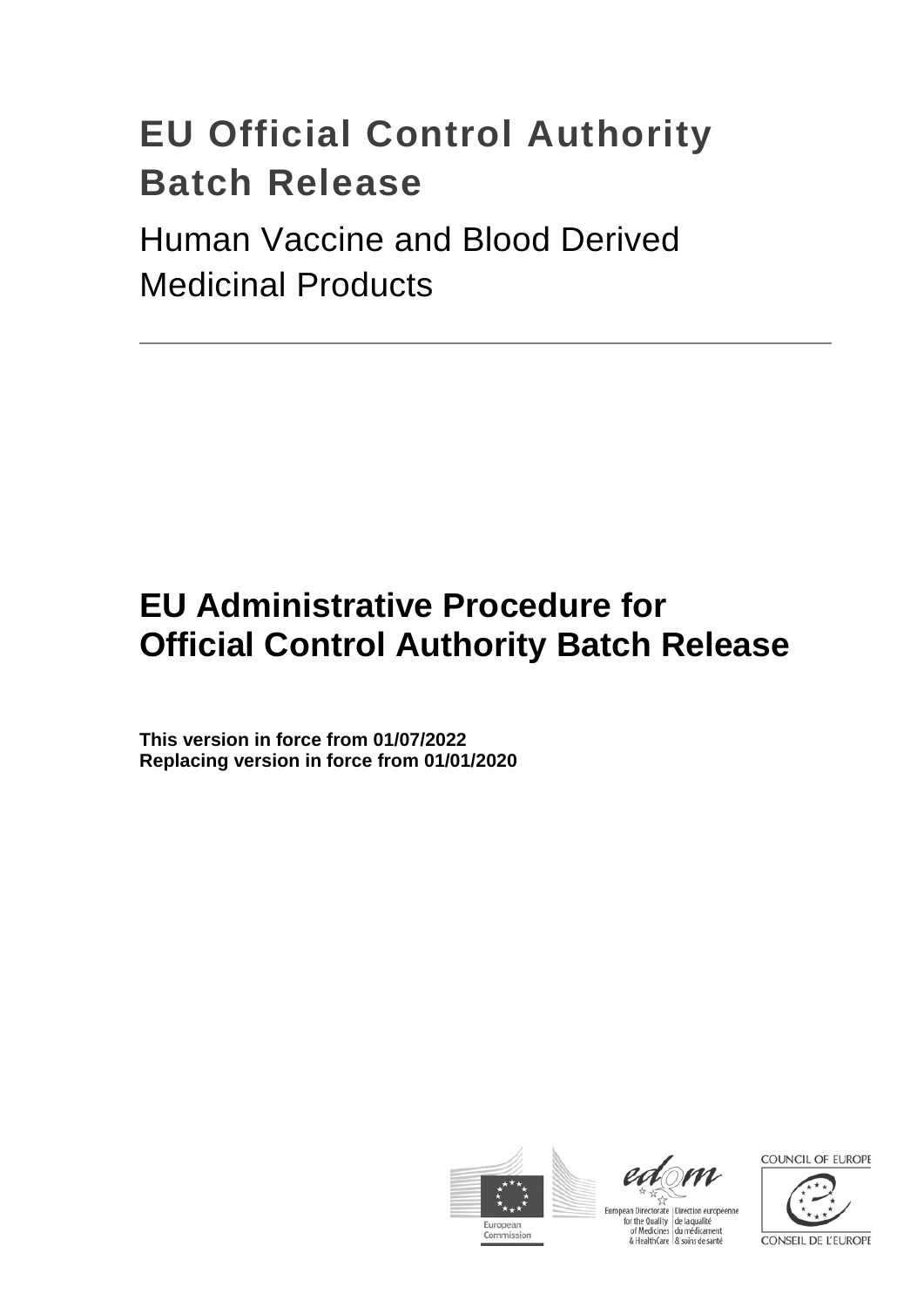| <b>Document title</b>                             | <b>EU Administrative Procedure For Official Control Authority</b><br><b>Batch Release</b>                                                                                                                                                                                                                                                                                                                                                                                                                                                                                                                                                                                                                                                                                                                                                                                                                                                                                                                                                                                                                                                                                                                                                                                                                                                                    |
|---------------------------------------------------|--------------------------------------------------------------------------------------------------------------------------------------------------------------------------------------------------------------------------------------------------------------------------------------------------------------------------------------------------------------------------------------------------------------------------------------------------------------------------------------------------------------------------------------------------------------------------------------------------------------------------------------------------------------------------------------------------------------------------------------------------------------------------------------------------------------------------------------------------------------------------------------------------------------------------------------------------------------------------------------------------------------------------------------------------------------------------------------------------------------------------------------------------------------------------------------------------------------------------------------------------------------------------------------------------------------------------------------------------------------|
| <b>Legislative basis</b>                          | Council Directive 2001/83/EC, amended by Directive<br>2004/27/EC, formerly Council Directives 89/342/EEC and<br>89/381/EEC                                                                                                                                                                                                                                                                                                                                                                                                                                                                                                                                                                                                                                                                                                                                                                                                                                                                                                                                                                                                                                                                                                                                                                                                                                   |
| Date of entry into<br>force of present<br>version | 1 July 2022                                                                                                                                                                                                                                                                                                                                                                                                                                                                                                                                                                                                                                                                                                                                                                                                                                                                                                                                                                                                                                                                                                                                                                                                                                                                                                                                                  |
| Date of adoption of<br>present version            | April 2022                                                                                                                                                                                                                                                                                                                                                                                                                                                                                                                                                                                                                                                                                                                                                                                                                                                                                                                                                                                                                                                                                                                                                                                                                                                                                                                                                   |
| Date of original entry<br>into force              | April 1999                                                                                                                                                                                                                                                                                                                                                                                                                                                                                                                                                                                                                                                                                                                                                                                                                                                                                                                                                                                                                                                                                                                                                                                                                                                                                                                                                   |
| <b>Revision status</b>                            | Revised to include an additional example in the list of<br>examples for Phase 2 testing and an editorial update to<br>web link in annex III.                                                                                                                                                                                                                                                                                                                                                                                                                                                                                                                                                                                                                                                                                                                                                                                                                                                                                                                                                                                                                                                                                                                                                                                                                 |
|                                                   | Appendix EC administrative batch release procedure to be<br>followed by the competent authorities for the implementation of<br>article 4.3 of Directive 89/342/EEC and                                                                                                                                                                                                                                                                                                                                                                                                                                                                                                                                                                                                                                                                                                                                                                                                                                                                                                                                                                                                                                                                                                                                                                                       |
| <b>Previous titles and</b><br>other references    | Ad hoc working party on biotechnology/pharmacy, Administrative<br>batch release procedure III/3859/92 update 20 September 1994<br>and subsequently PA/PH/OMCL (96) 4 DEF, PA/PH/OMCL<br>(2001) 35 DEF, PA/PH/OMCL (2002) 68 DEF, PA/PH/OMCL<br>(04) 142 DEF, PA/PH/OMCL (05) 14 DEF, PA/PH/OMCL (05)<br>76 DEF, PA/PH/OMCL (05) 109 DEF, OMCL (05) 109 DEF,<br>PA/PH/OMCL (06) 71 DEF, PA/PH/OMCL (06) 115 DEF,<br>PA/PH/OMCL (06) 126 DEF, PA/PH/OMCL (07) 73 DEF,<br>PA/PH/OMCL (07) 73 DEF CORR, PA/PH/OMCL (08) 72 DEF,<br>PA/PH/OMCL (09) 28 DEF, PA/PH/OMCL (09) 67 DEF,<br>PA/PH/OMCL (09) 103 DEF, PA/PH/OMCL (10) 102 DEF,<br>PA/PH/OMCL (11) 102 DEF, PA/PH/OMCL (12) 62 DEF.<br>Updated to include a 3R statement as finalised in PA/PH/OMCL<br>(13) 27 R under PA/PH/OMCL (13) 66 DEF. Revised to include<br>an update to the annual report model (Annex V) and editorial<br>revisions to Annexes IIb, IIf, III and IV under PA/PH/OMCL (14)<br>55 DEF. Revised to include an update to Annex IId under<br>PA/PH/OMCL (16) 94 DEF. Update to Annex V under<br>PA/PH/OMCL (17) 65 DEF. Revised to include an update to<br>Annex IId and minor editorial revisions related to Annexes VI and<br>VII under PA/PH/OMCL (17) 106 DEF. Update to Annex V under<br>PA/PH/OMCL (19) 5 DEF. Revised to update Annex IIb under<br>PA/PH/OMCL (19) 138 DEF. |
| <b>Custodian</b><br>organisation                  | The present document was elaborated by the EDQM in the<br>OMCL network and finalised under PA/PH/OMCL (22) 45<br>DEF.                                                                                                                                                                                                                                                                                                                                                                                                                                                                                                                                                                                                                                                                                                                                                                                                                                                                                                                                                                                                                                                                                                                                                                                                                                        |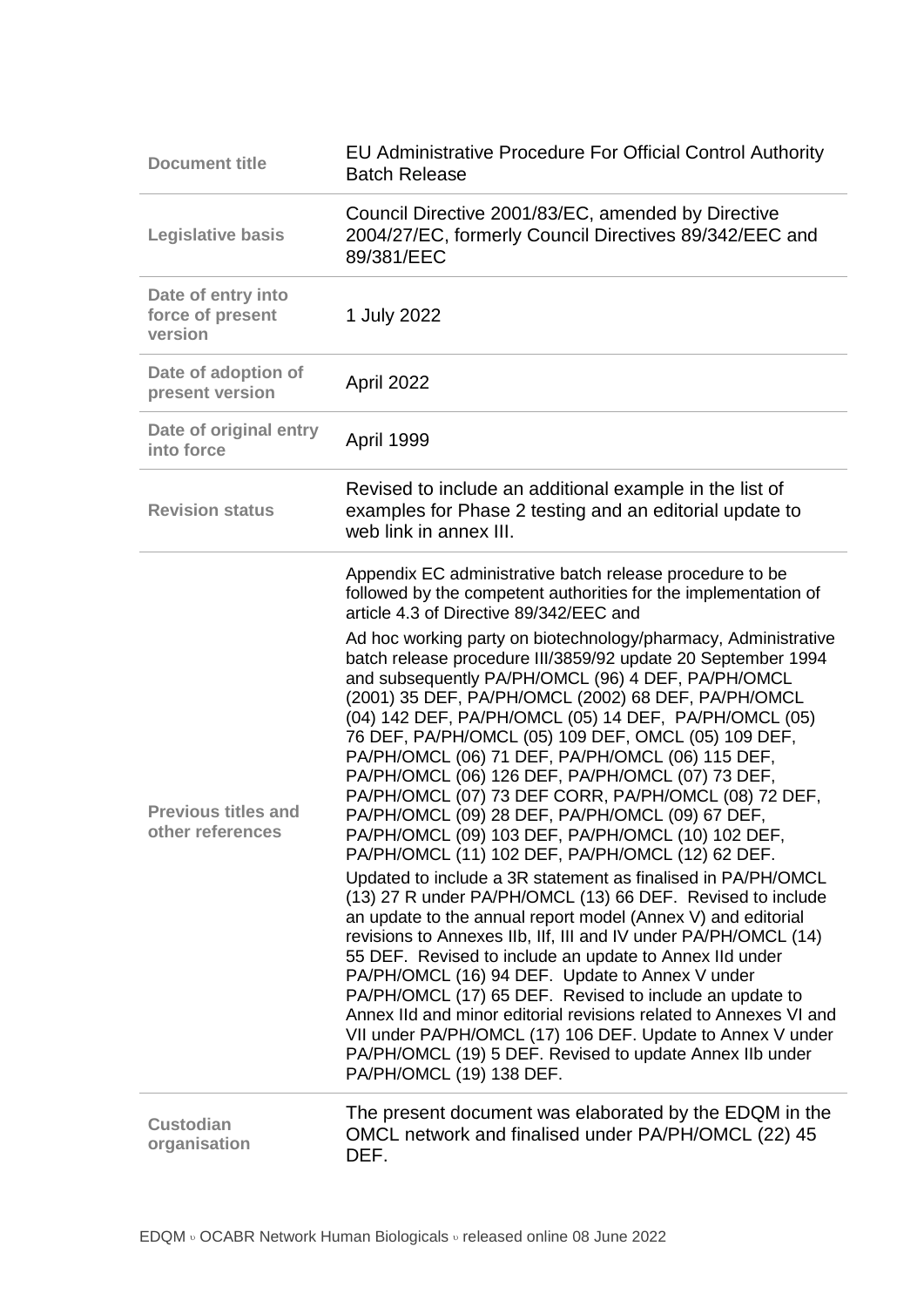### **CONTENTS**

- LEGAL FRAMEWORK
- PURPOSE
- PRINCIPLES
- PROCEDURE
- OCABR DATABASE
- ANNUAL REPORT
- ANNEX 1 Template for a model letter from a competent authority to the marketing authorisation holder as regards official control authority batch release within EU
- ANNEX IIA EU official control authority batch release certificate for immunological products
- ANNEX IIB EU official control authority batch release certificate for medicinal products derived from human blood or plasma
- ANNEX IIC EU official control authority batch release certificate of approval for monovalent bulk of Poliomyelitis vaccine (oral)
- ANNEX IID EU official control authority batch release certificate of approval for plasma pool
- ANNEX IIE EU Administrative Procedure for the Official Control Authority Batch Release: General Model For Non-Compliance/Failure
- ANNEX IIF EU official control authority batch release certificate for ancillary medicinal products derived from human blood or plasma in a medical device
- ANNEX IIG EU official control authority batch release certificate of approval for Monovalent Pneumococcal Polysaccharide bulk conjugates
- ANNEX III Contact persons for results & questions concerning EU/EEA Official Control Authority Batch Release
- ANNEX IV Marketing information form, model for manufacturers
- ANNEX V Model format and content of annual reports for the network for OCABR of human biological medicinal products
- ANNEX VI Model letter for distribution of Important Information to the Contacts for the official control authorities responsible for Human Vaccines/ Human Blood and Plasma Derivatives in annex III
- ANNEX VII Model letter for batch release procedural information
- ANNEX VIII EU official control authority batch release Notification of Nullification of **Certificate**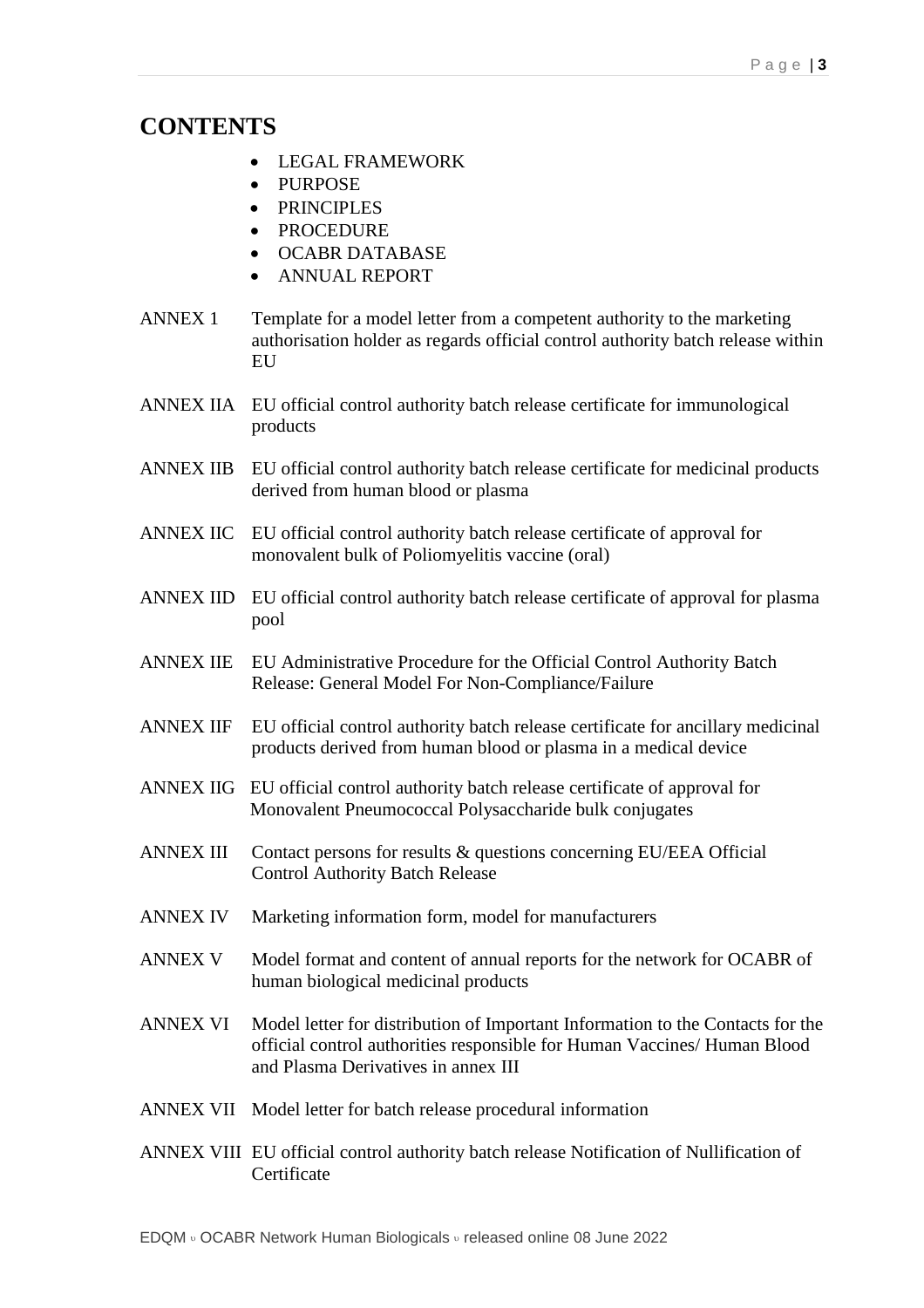### **EU ADMINISTRATIVE PROCEDURE FOR OFFICIAL CONTROL AUTHORITY BATCH RELEASE**

Guideline for the administrative procedure to be followed by the competent OMCL authorities for the implementation of Directive 2001/83/EC Article 114 as amended by Directive 2004/27/EC.

### **Legal Framework**

For the purposes of this guideline all reference to the European Union shall be taken as all European Union Member States and the States, which have signed the European Economic Area agreement, namely Norway, Iceland and Liechtenstein.

Article 114 of the codified Directive 2001/83/EC of the European Parliament and of the Council of 6 November 2001 on the Community code relating to medicinal products for human use and the amending Directive 2004/27/EC of the European Parliament and of the Council of 31 March 2004, allows but does not require a Member State laboratory to test a batch of an immunological medicinal product or a medicinal product derived from human blood or plasma before it can be marketed. The competent authorities issue a Batch Release Certificate when the results are satisfactory. This is known as "Official Control Authority Batch Release" (OCABR) within the meaning of the above-cited Directives and consists of analytical controls and document review which are additional to the batch release that must be carried out by the manufacturer for a given batch in accordance with Article 51 of the said Directives.

The list of Official Medicines Control Laboratories (OMCLs), in the European Union, currently carrying out "Official Control Authority Batch Release" is available from the European Directorate for the Quality of Medicines and HealthCare (EDQM), Department of Biological Standardisation, OMCL Networks and HealthCare (DBO), OCABR Section of the Council of Europe and it is regularly updated (see www.edqm.eu). Each of these laboratories corresponds to the "Official Medicines Control Laboratory" cited in Article 1, paragraph 78 of Directive 2004/27/EC which amends Article 114 of Directive 2001/83/EC.

The Directives require Member States to recognise Official Control Authority Batch Release carried out in any other Member State, (while taking into account the next paragraph). This means that once a batch is released by the competent authority of one Member State, then that Official Control Authority Batch Release, if required, is valid for all other Member States, (while taking into account the next paragraph). The "European Union Official Control Authority Batch Release Certificate" delivered by a National competent authority is the document used by a Member State to indicate that "Official Control Authority Batch Release" has taken place. Although the Directive specifically precludes any Member State from carrying out OCABR testing of a batch already released by another Member State, nevertheless post marketing testing of this batch by any Member State, e.g. as part of post-marketing surveillance, is not precluded.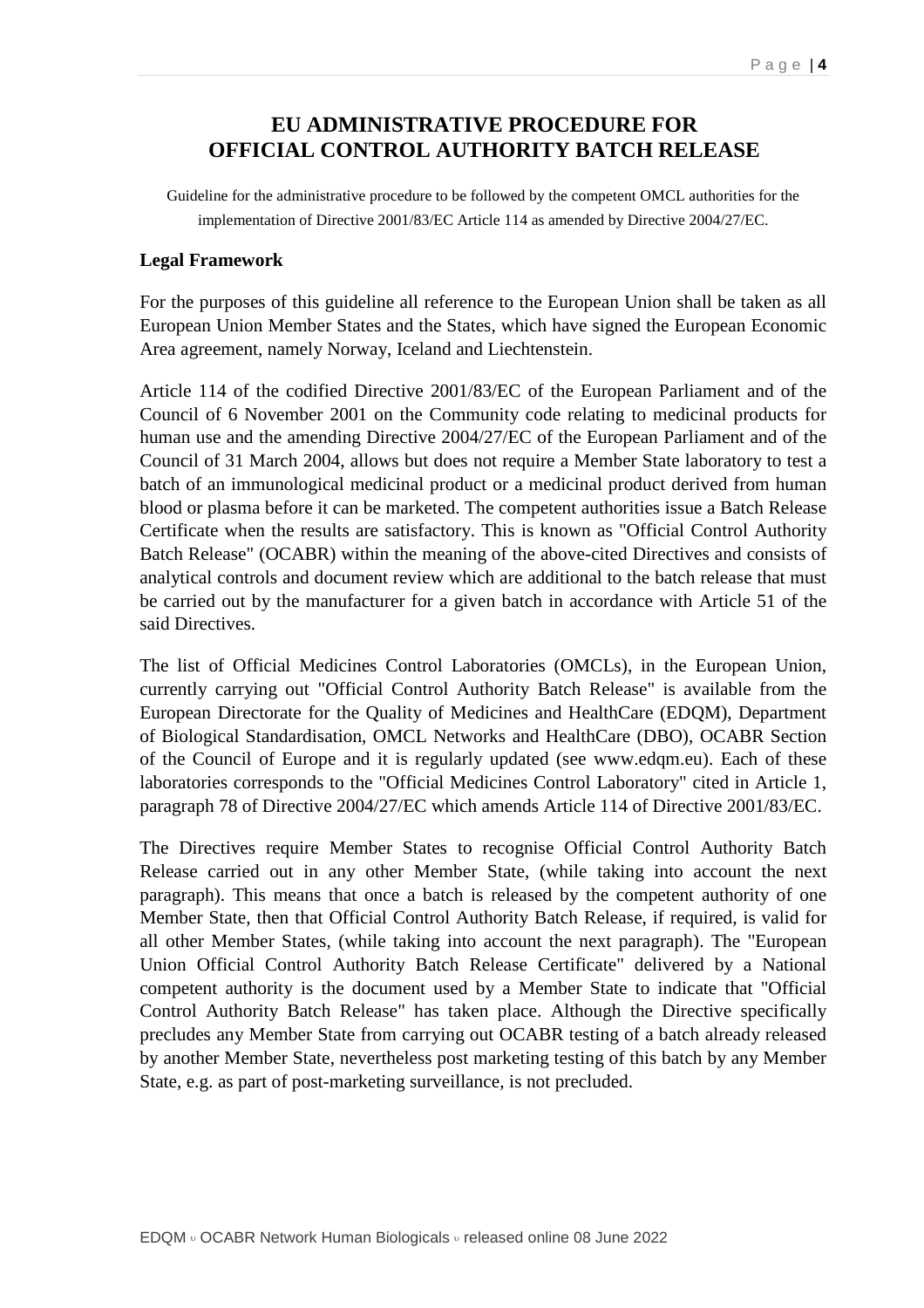The wording of paragraph 1 (immunological medicinal products) and the wording of paragraph 2 (blood and plasma derivatives) of Article 114 of Directive 2001/83/EC, as amended by Directive 2004/27/EC are almost identical, the only difference being the mention, in paragraph 1 only, of the phrase: *'in the case of a batch manufactured in another Member State'*. The practical significance of this statement and the consequence for immunological medicinal products is that, when a batch of an immunological medicinal product is marketed in the Member State where it was manufactured and that Member State requires Official Control Authority Batch Release, then the OMCL in that Member State would normally carry out Official Control Authority Batch Release of that particular batch. The Member State of manufacture may, however, decide to recognise Official Control Authority Batch Release of that particular batch carried out by another Member State. Furthermore, when the batch of an immunological medicinal product is marketed in the Member State where it was manufactured and that Member State does not require Official Control Authority Batch Release, then the OMCL in any other Member State may be the testing authority for the purpose of Official Control Authority Batch Release within the European Union of that particular batch.

For a batch of either an immunological medicinal product or a medicinal product derived from human blood or plasma, which has already undergone Official Control Authority Batch Release in another Member State, Article 114 of Directive 2001/83/EC as amended by Directive 2004/27/EC does not permit any additional or renewed material control, for example, requiring further information concerning the batch, such as the protocol.

In the case of Centrally Authorised Immunological Medicinal Products or Medicinal Products Derived from Human Blood or Plasma the situation is similar. A specific Procedure for Official Control Authority Batch Release of Centrally Authorised Immunological Medicinal Products for Human Use and Medicinal Products Derived From Human Blood and Plasma agreed upon by the European Commission, the EMA, EDQM and the OMCL network is available and should be applied.

Article 123 of Directive 2001/83/EC requires that whenever a Member State takes the decision to prohibit the supply of a medicinal product this Member State must bring this decision to the attention of the EMA forthwith. It is, therefore, in line with these legal provisions and it is, moreover, in the interest of public health that a mechanism be in place for the exchange of information concerning non-compliance of a batch of an immunological medicinal product or a medicinal product derived from human blood or plasma, which has been examined as provided for in Directive 2001/83/EC and amending Directive 2004/27/EC and in accordance with this guideline on Official Control Authority Batch Release.

#### **Purpose**

Directive 2001/83/EC as amended by Directive 2004/27/EC requires Member States to recognise OCABR carried out by any other Member State. This guideline outlines the administrative procedure for Official Control Authority Batch Release within the European Economic Area including the European Union.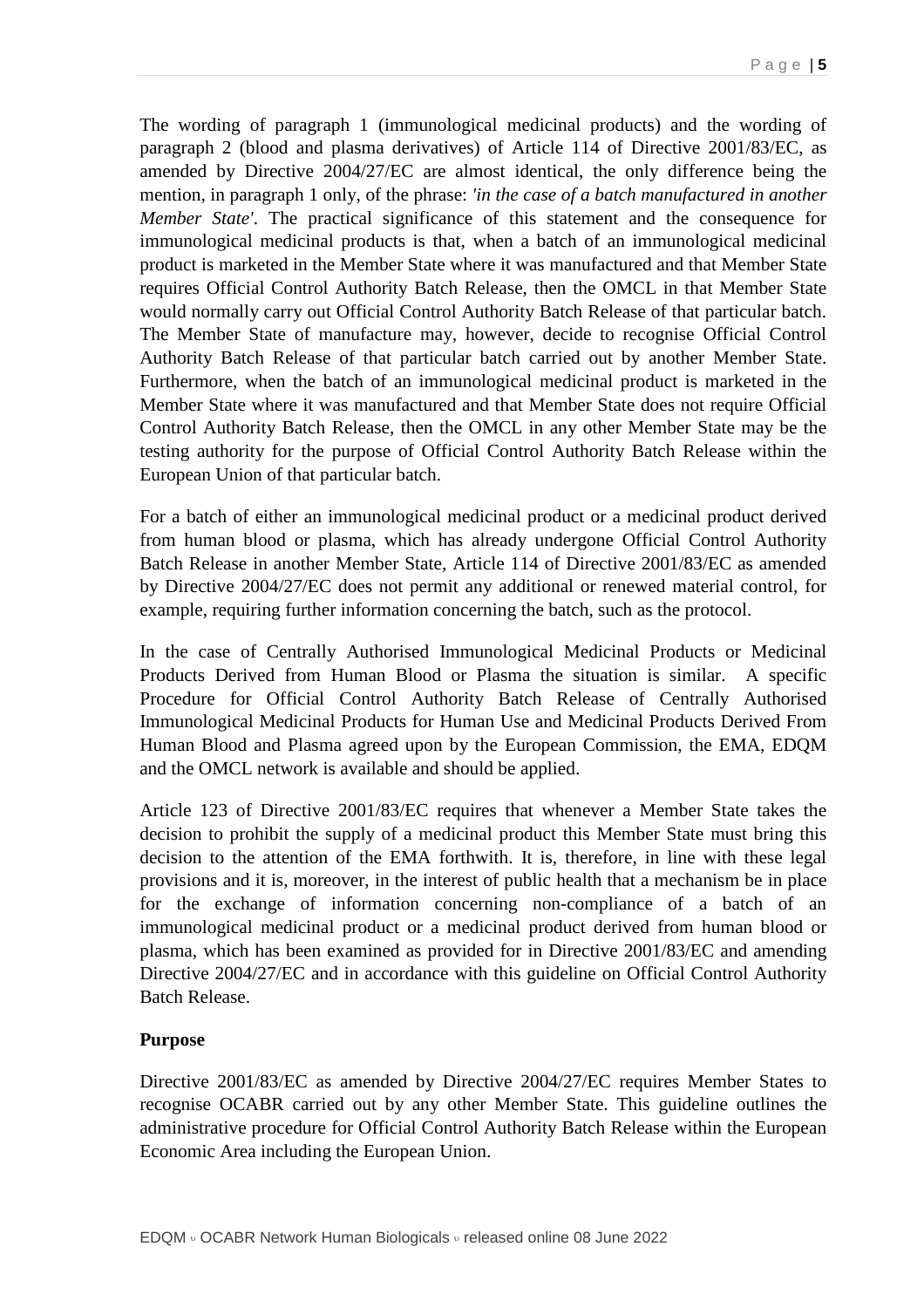As additional safeguards for the protection of public health, this guideline outlines a system for the exchange of information, amongst all the competent authorities and the marketing authorisation holders concerned, on batches that do not comply with OCABR testing by a European Union Authority. Furthermore, it provides a format for the OMCLs annual reports on OCABR testing.

This guideline is for use firstly by the OMCLs in the Member States, to facilitate them in meeting the requirements of Directive 2001/83/EC as amended by Directive 2004/27/EC and to recognise Official Control Authority's Batch Release within the European Union and its validity. Formats for Official Control Authority Batch Release Certificates for the European Union Member States are included.

Secondly, it is also for use by marketing authorisation holders. Guidance is provided for the documents used for communications, concerning Official Control Authority Batch Release, between the marketing authorisation holder and the competent authorities in the Member States.

### **Principles**

For batches of a medicinal product to be marketed in a Member State requiring Official Control Authority Batch Release, there shall be an Official Control Authority Batch Release Certificate common to all Member States. This shall show that the batch of medicinal product has been examined and tested by an OMCL within the European Union in accordance this procedure and with Official Control Authority Batch Release guidelines pertaining to the medicinal product within the European Union and is in compliance with the approved specifications laid down in the relevant monographs of the European Pharmacopoeia (Ph. Eur.) and in the relevant marketing authorisation.

In line with article 114 of Directive 2001/83/EC as amended the primary goal of OCABR is the release of products which meet the quality safety and efficacy requirements defined in the marketing authorisation. During this process OMCLs should give priority to the method/approach which best respects the 3R principles in line with EU Directive 2010/63 and the European Convention for the Protection of Vertebrate Animals Used for Experimental and Other Scientific Purposes (Council of Europe) while still attaining the desired goal. This includes the appropriate application of validated 3R alternatives and reduced testing schemes as indicated in the various OCABR guidelines.

The current version of this procedure and product specific guidelines are available on the EDQM website www.edqm.eu.

### **Procedure**

1. Where appropriate, the Member State where the product is to be marketed informs the marketing authorisation holder that the product is to be subjected to the Official Control Authority Batch Release procedure applicable within European Union; the model letter presented in Annex I shall be used. Such a letter shall identify, for the marketing authorisation holder, the contact person in the Member State to whom the European Union Official Control Authority Batch Release Certificate (see Annexes II) and the marketing information form (see Annex IV) must be sent.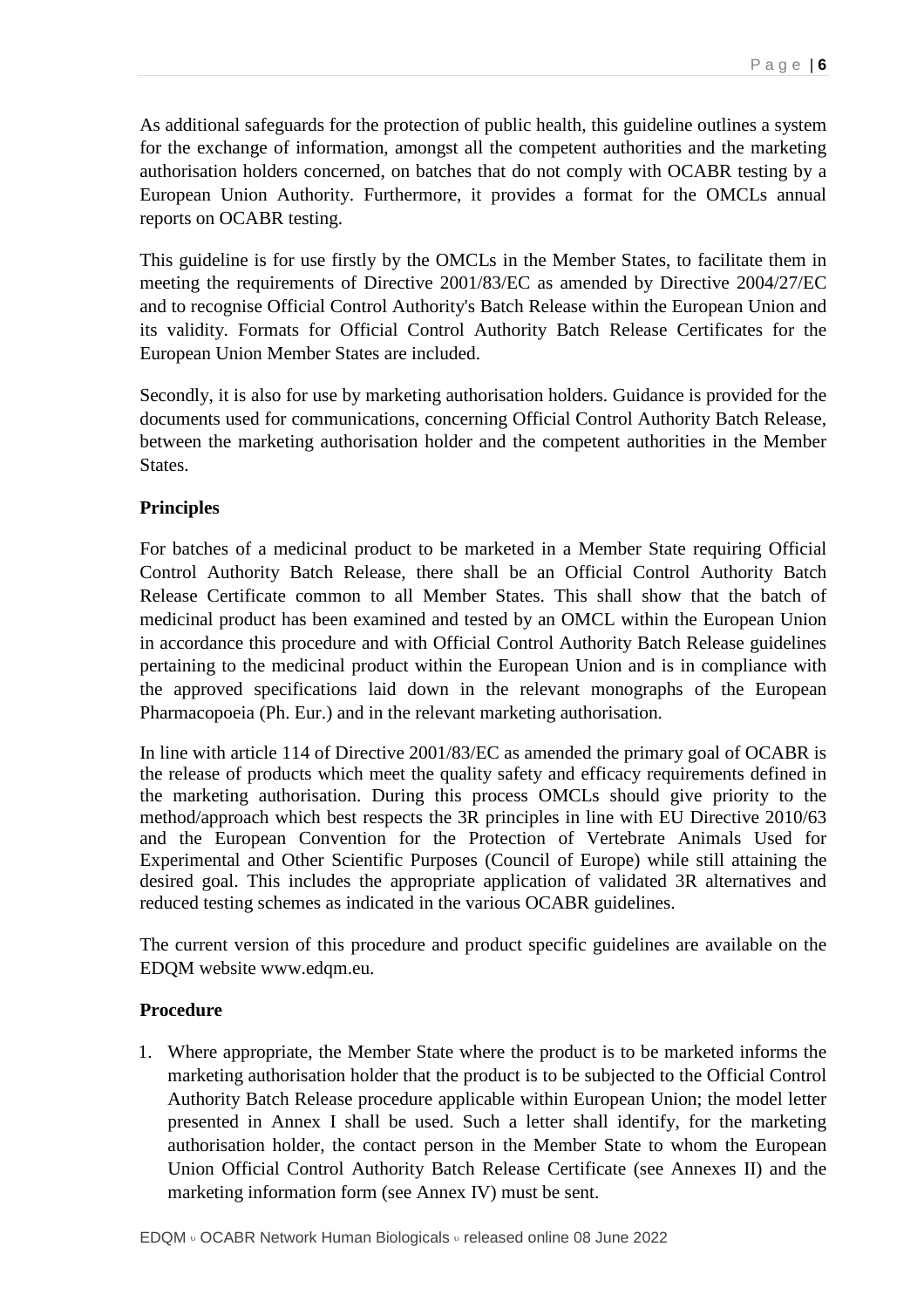If one does not already exist, an appropriate product specific guideline is elaborated by EDQM and the concerned OMCL network for OCABR and adopted by the OMCL network for OCABR according to the relevant procedures.

The Procedure for Official Control Authority Batch Release of Centrally Authorised Immunological Medicinal Products for Human Use and Medicinal Products Derived From Human Blood and Plasma as approved by the European Commission, the EMA, EDQM and the OMCL network for OCABR, replaces the paragraph above for Centrally Authorised Medicinal Products.

2. The marketing authorisation holder shall submit samples relevant to the batch to be released together with production and control protocols to an  $OMCL<sup>1</sup>$  $OMCL<sup>1</sup>$  $OMCL<sup>1</sup>$  within the European Union, which then acts as the testing authority for the purpose of release of that particular batch.

The releasing OMCL should be notified by the MAH of any new approved variations that have an impact on product specifications or on data supplied in section 3 of the manufacturer's OCABR batch release protocol and relevant for the OMCL in the releasing Member State. The MAH should indicate from when the variation(s) will be applied (indicate  $1<sup>st</sup>$  batch that is affected)<sup>[2](#page-6-1)</sup>.

- 3. Official Control Authority Batch Release procedure within the European Union consists of:
	- a) a critical evaluation of the manufacturer's production and control protocol, and
	- b) testing of samples submitted by the manufacturer as specified in the relevant guidelines, which may consist of two phases. Normally OCABR consists only of Phase 1 testing. However, Phase 2 testing may be appropriate in cases as described in 6, as a transitory measure; Information concerning phase 2 testing and other important technical issues is transmitted to the network using the model template for circulation of important information in annex VI.
	- c) testing for viral markers of all plasma pools used in the production of medicinal products derived from human blood and plasma, as prescribed in product specific guidelines.

Within the European Union, Official Control Authority Batch Release shall be completed by the OMCL within 60 days of receipt of the complete set which consists of the protocol and samples and the fees, where required.

Furthermore it should be ensured that Official Control Authority Batch Release is performed under a quality assurance system, which undergoes regular external assessment based on the international standard ISO 17025.

<span id="page-6-0"></span> $1$  A given batch should be submitted to only one OMCL for the purpose of OCABR however it is recommended that the MAH make arrangements to interact regularly with more than one OMCL for OCABR of a given product in order to help ensure adequate coverage and back-up capacity where necessary.

<span id="page-6-1"></span><sup>2</sup> If an 'overlap' period with batches using the previously approved MA is expected the MAH should inform the OMCL at this time.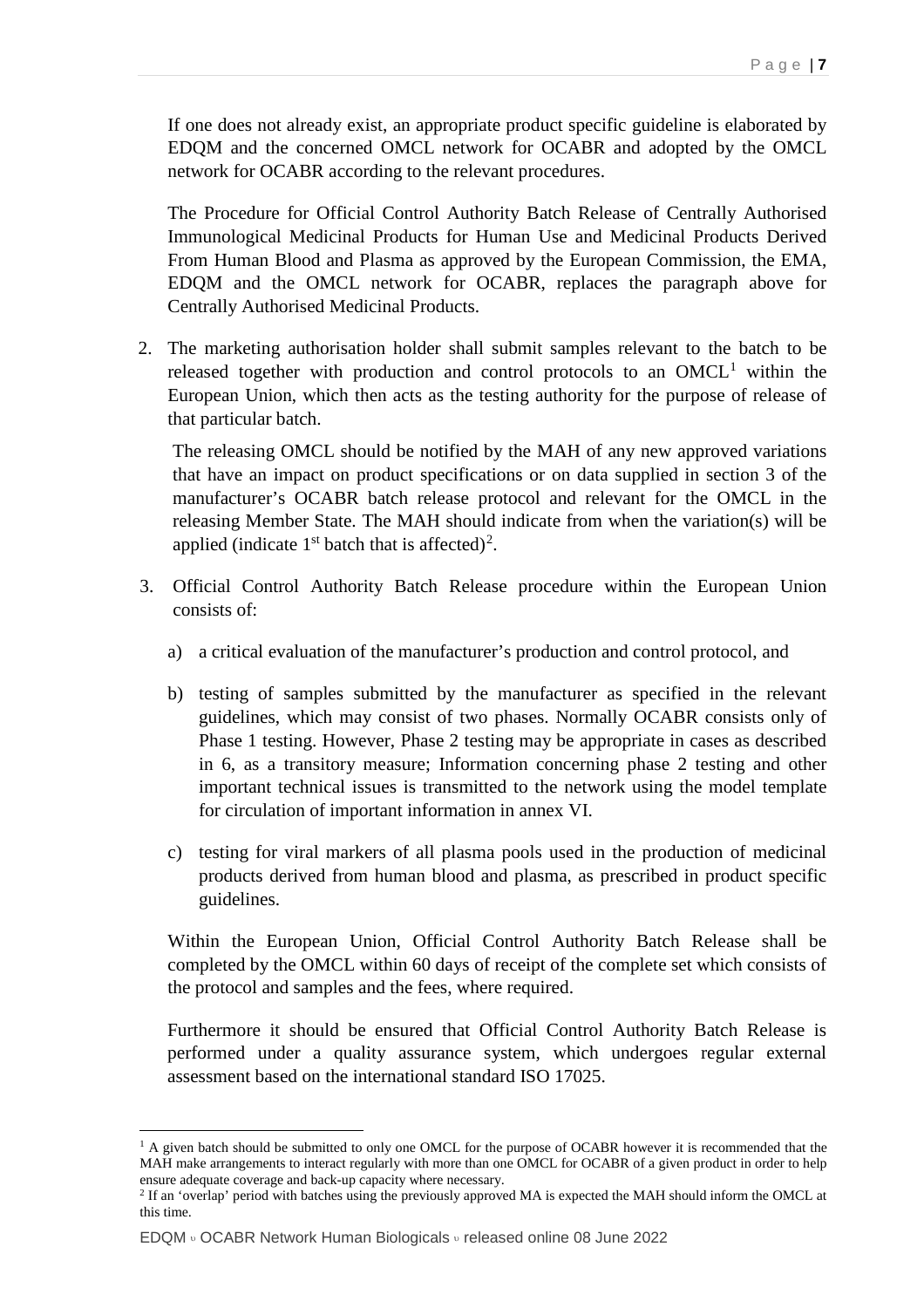4. If a batch is satisfactory for release, the OMCL shall prepare an Official Control Authority Batch Release Certificate, giving the details shown in the model certificate presented in Annexes II a and II b.

For the specific case of monovalent bulk of Poliomyelitis vaccines (oral), plasma pools, ancillary medicinal products derived from human blood and plasma to be used in medical devices and when special arrangements are required for pneumococcal polysaccharide bulk conjugates as determined by the network, a certificate of approval shall be issued according to the model presented in the relevant Annexes II c, II d, II f and IIg, respectively.

The certificate may be written in the national language of the country of the OMCL and should be accompanied, if relevant, by a translation into English.

Should a batch be found not to comply with the specifications, this information shall be provided to the marketing authorisation holder and, by a rapid, confidential, information exchange mechanism, to specified contact persons in the EU OCABR network (including OMCLs, competent authorities, EMA, the EU Commission, EDQM, DBO, Batch Release Section and any OCABR network observer approved through a specific network procedure) for use in the context of control of medicines by the relevant authorities. The list of specified contact persons is given in Annex III. A model notice of non-compliance/failure is presented in Annex II e.

Technical details of the non-compliance shall be made available to other Member States, on request. The same applies for manufacturer withdrawal or method deficiencies after being informed using the appropriate annexes noted below.

In the specific case where an arrangement has been made between the testing OMCL and the manufacturer to perform batch testing in parallel, any batches failing tests and subsequently withdrawn by the manufacturer before completion of the OCABR procedure may not be formally considered as non-compliance. Information of the withdrawal shall, nevertheless, be circulated within the OCABR network (Annex III contacts) whenever this occurs in order to avoid the possibility of these batches being submitted for official batch release to another OMCL. The model template for batch release procedural information in Annex VII is provided for this purpose. These exchanges of information take place in accordance with Article 122 of Directive 2001/83/EC as amended by Directive 2004/27/EC.

For the sake of public health, detailed documentation on all batches of the medicinal product should be kept by the OMCLs for 10 years after their expiry date, to be made available for examination by the competent authorities upon request.

5. The Official Control Authority Batch Release Certificate within the European Union shall be issued to the marketing authorisation holder. The marketing authorisation holder of the batch of the medicinal product concerned must ensure that a copy of this certificate is provided to the competent authorities of the Member States where the batch will be marketed. A copy of the certificate and the corresponding "marketing information form" must be sent by the marketing authorisation holder to the competent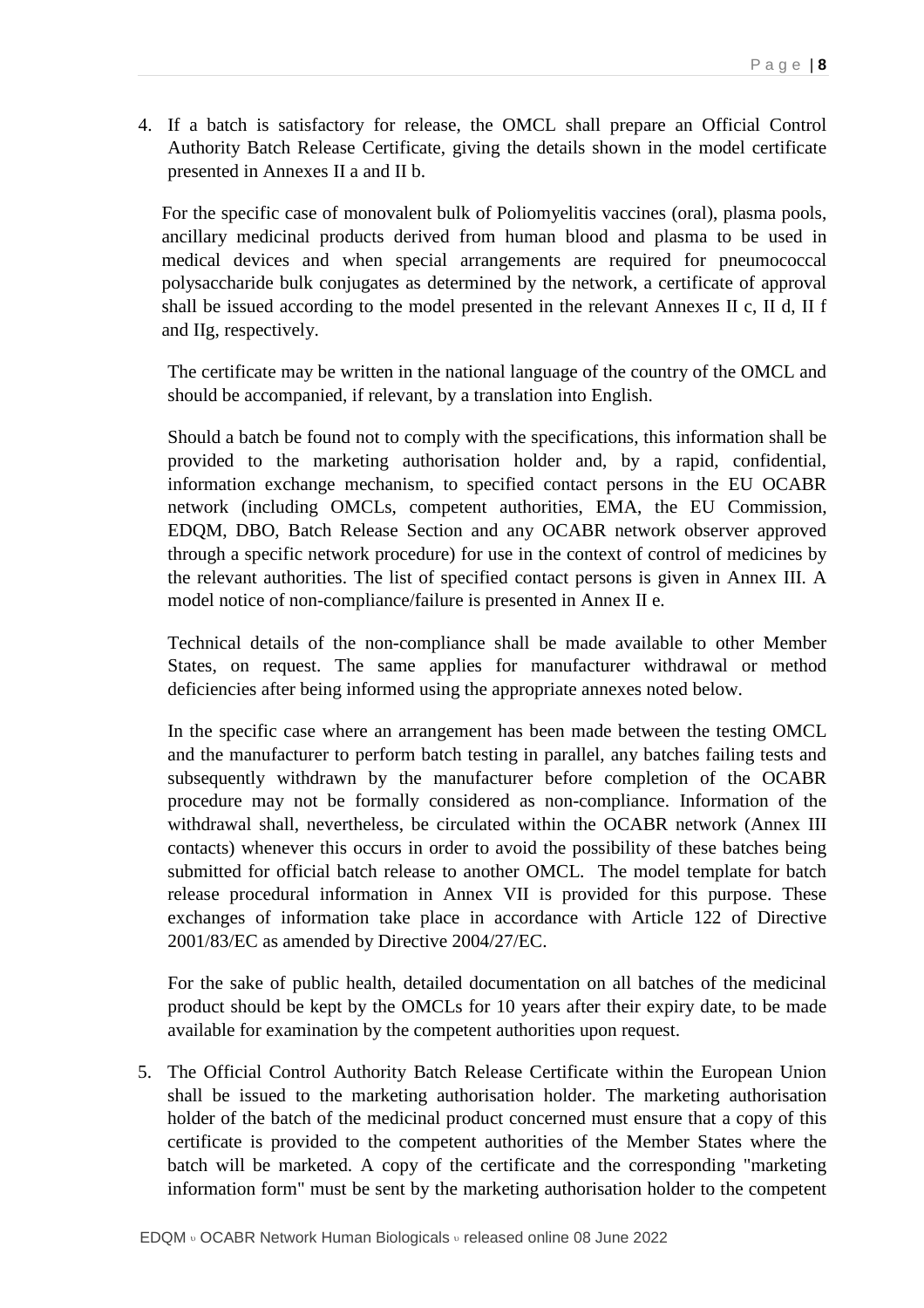authority in the Member State(s) wherever the batch or any portion of the batch of the medicinal product is to be marketed. A model of "marketing information form" is presented in Annex IV. After sending these documents, the marketing authorisation holder could market the batch in the Member State where the batch is to be marketed if, within seven working days, the competent authority in that Member State has not raised any objection.

Without delaying placing a given batch on the market, further exchange of information and documentation may take place between OMCLs.

The OCABR certificate provided to the MAH for a given batch cannot be recalled once issued however if confirmed quality or safety issues arise which result in the recall of a batch from the market, the OMCL may issue a 'Nullification Notice' as presented in annex VIII to indicate that the original certificate should no longer be used for distribution of the batch.

6. Official Control Authority Batch Release within European Union: Phase 2 testing.

More extensive testing may need to be performed by an OMCL. Examples of events that might trigger Phase 2 testing include:

- a significant change in the manufacturing process;
- a change in the manufacturing site;
- adverse events;
- marked inconsistencies in the manufacturing process;
- changes in the manufacturer's test procedures;
- unexpected variability in the results of quality control tests performed by the manufacturer or the OMCL;
- a critical inspection report from the medicines inspectorate
- need to monitor, through testing, the consistency of a key quality parameter for a defined period.

Through the rapid information system (Annex VI), the institution (OMCL, competent authorities and/or inspectorate) requiring Phase 2 testing must advise the OMCLs performing OCABR that Phase 2 testing should be initiated for the product concerned, by informing the specified contact persons (in Annex III) and indicating the specific reasons. Phase 2 testing represents a set of additional testing measures that are only valid for a transitory period, unless otherwise specified and agreed; the latter case will then imply an appropriate revision of the product specific guideline concerned.

#### **OCABR Database**

A database is set up at EDQM to provide a current overview of the outcome of all batches of final products, plasma pools and bulks eligible for OCABR and submitted to the OCABR procedure. Each OMCL has the obligation and responsibility to contribute their own data in a timely manner (e.g. within 1 week). Access to the database is restricted to OMCLs and authorities recognised as part of the OCABR network and any network observer approved through a specific network procedure.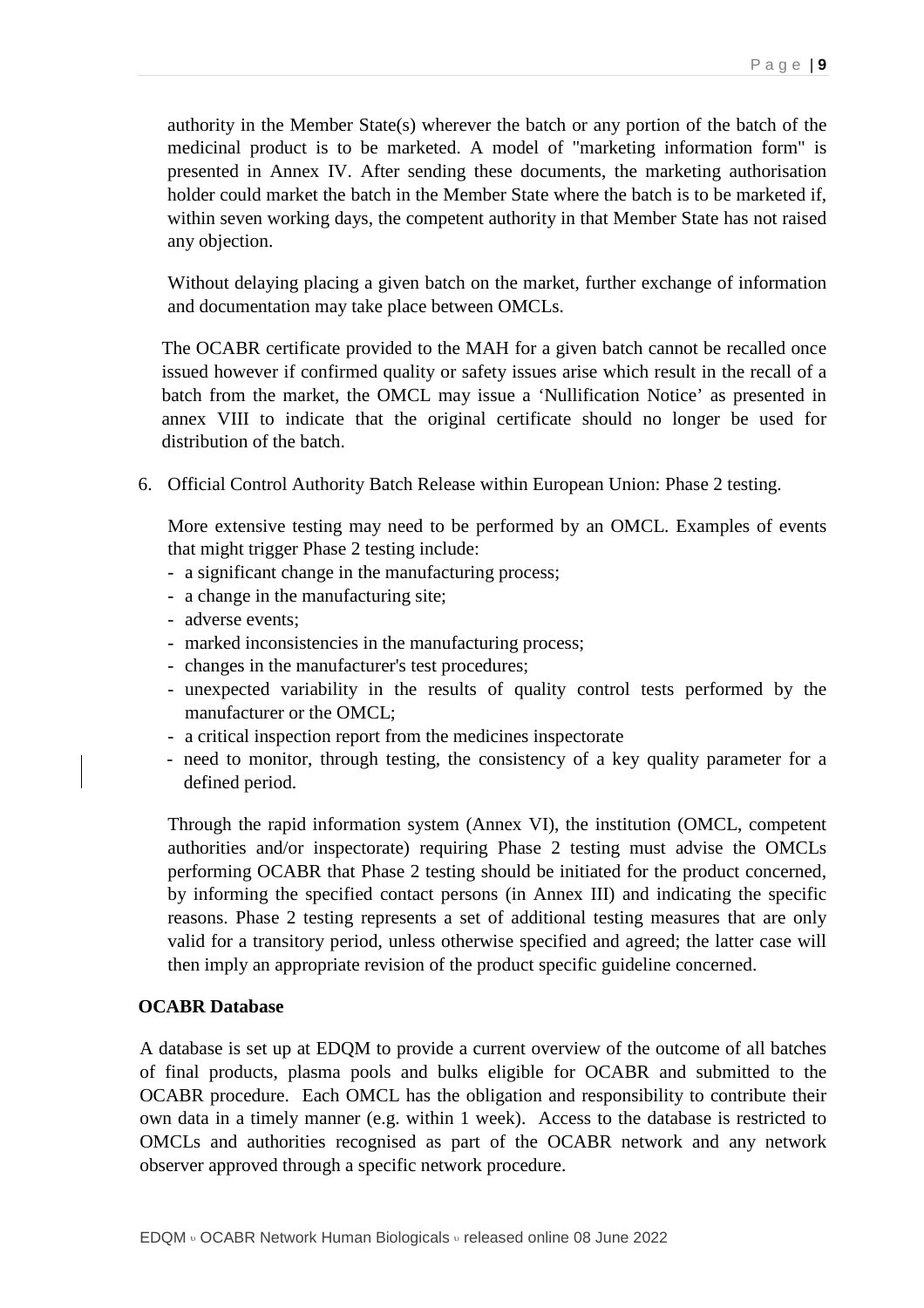### **Annual report**

Each OMCL shall produce an annual report summarising the OCABR testing it has undertaken. A model format for the annual report is presented in Annex V. Exchange of annual reports shall be dealt with on the basis of strict confidence and be accessible only to the CA/OMCLs of the OCABR network, the EDQM, the EMA and the European Commission and any network observer approved through a specific network procedure. The EMA and the European Commission shall be informed by EDQM of any relevant major issues.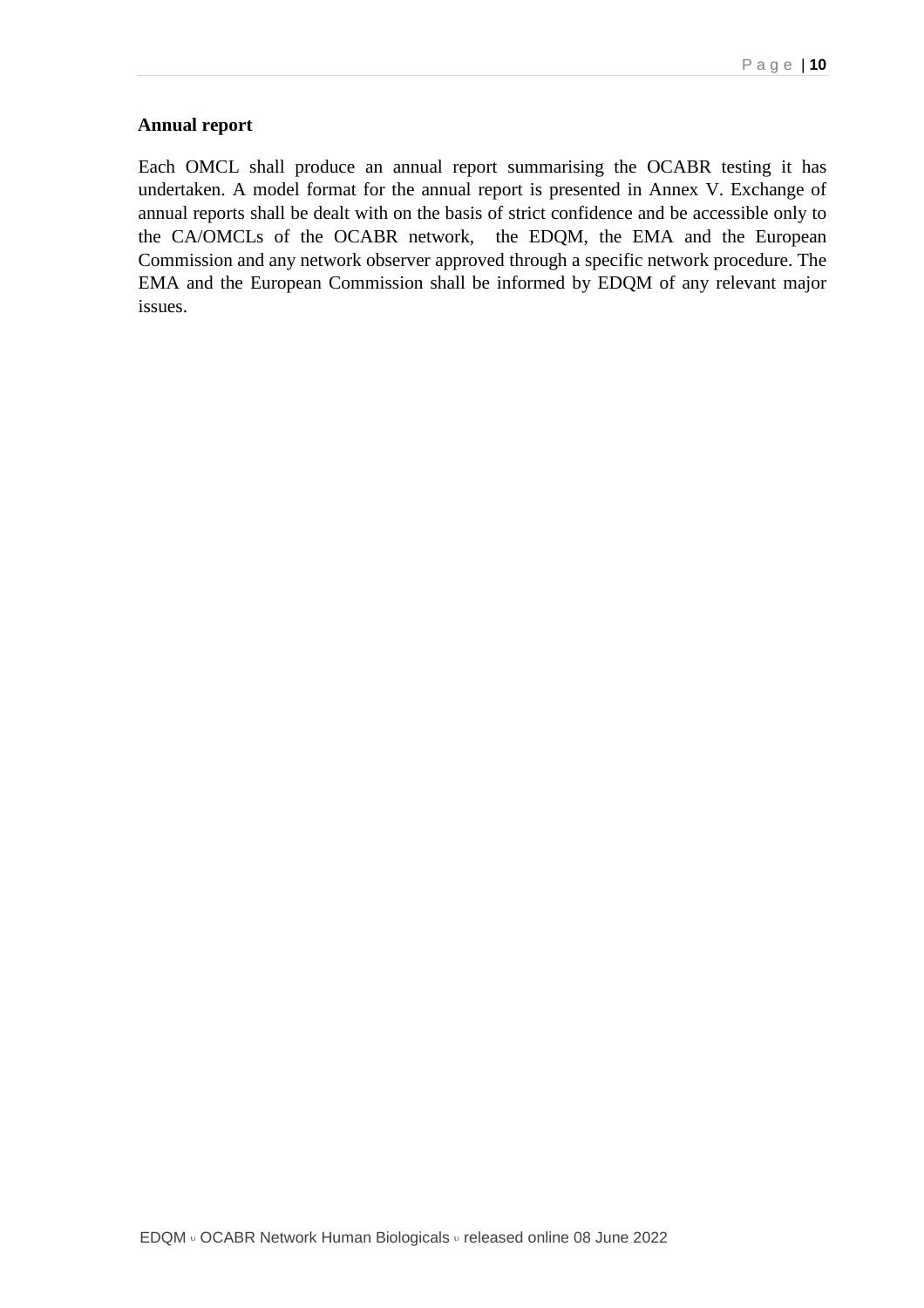#### **ANNEX I**

### **Template for a model letter from a Competent Authority to the Marketing Authorisation Holder as regards Official Control Authority Batch Release within EU**

Dear Madam, Dear Sir,

### **PRODUCT NAME: MARKETING AUTHORISATION NUMBER: OFFICIAL CONTROL AUTHORITY BATCH RELEASE within EU**

1. In accordance with Article 114 of Directive 2001/83/EC as amended by Directive 2004/27/EC the competent authority of ........... requires that samples from each batch of this product be submitted for examination by the Official Medicines Control Laboratory (OMCL) before release on the market. The OMCL must declare that the batch in question conforms with the approved specifications, i.e. those set out in the above marketing authorisation and in the relevant monographs of the European Pharmacopoeia.

Consequently, samples of the same batch must not be submitted to another OMCL within the EU/EEA for the purpose of the examination for batch release.

- 2. Samples and summary protocols should be submitted in accordance with the administrative procedure for the Official Control Authority Batch Release and the product specific relevant guidelines.
- i. The samples submitted should have been collected so as to be truly representative of the relevant batch.
- ii. Each dosage container submitted should be labelled with the final labelling, unless there are valid reasons stated for not doing so, in which case a specimen of the final label should be provided and every dosage container labelled with the name of the product, batch number, dosage and the name of the marketing authorisation holder.
- iii. Samples from stages other than the final lot stage should be labelled to clearly indicate the stage in the manufacturing process and the date on which the samples were secured, the name of the product, the batch number (or other appropriate identification) and the name of the marketing authorisation holder; in case of blood derivatives plasma pool samples should be submitted prior to product samples or at latest at that stage.
- iv. Samples and protocols should be submitted to one of the OMCLs of the EU/EEA Member States (addresses available from the Council of Europe, EDQM, DBO, Batch Release Section [www.edqm.eu](http://www.edqm.eu/) - annex III list).
- 3. The marketing authorisation holder should inform this competent authority which OMCL(s) they intend to use within EU for the purpose of official control authority batch release. Any change in this arrangement should also be notified.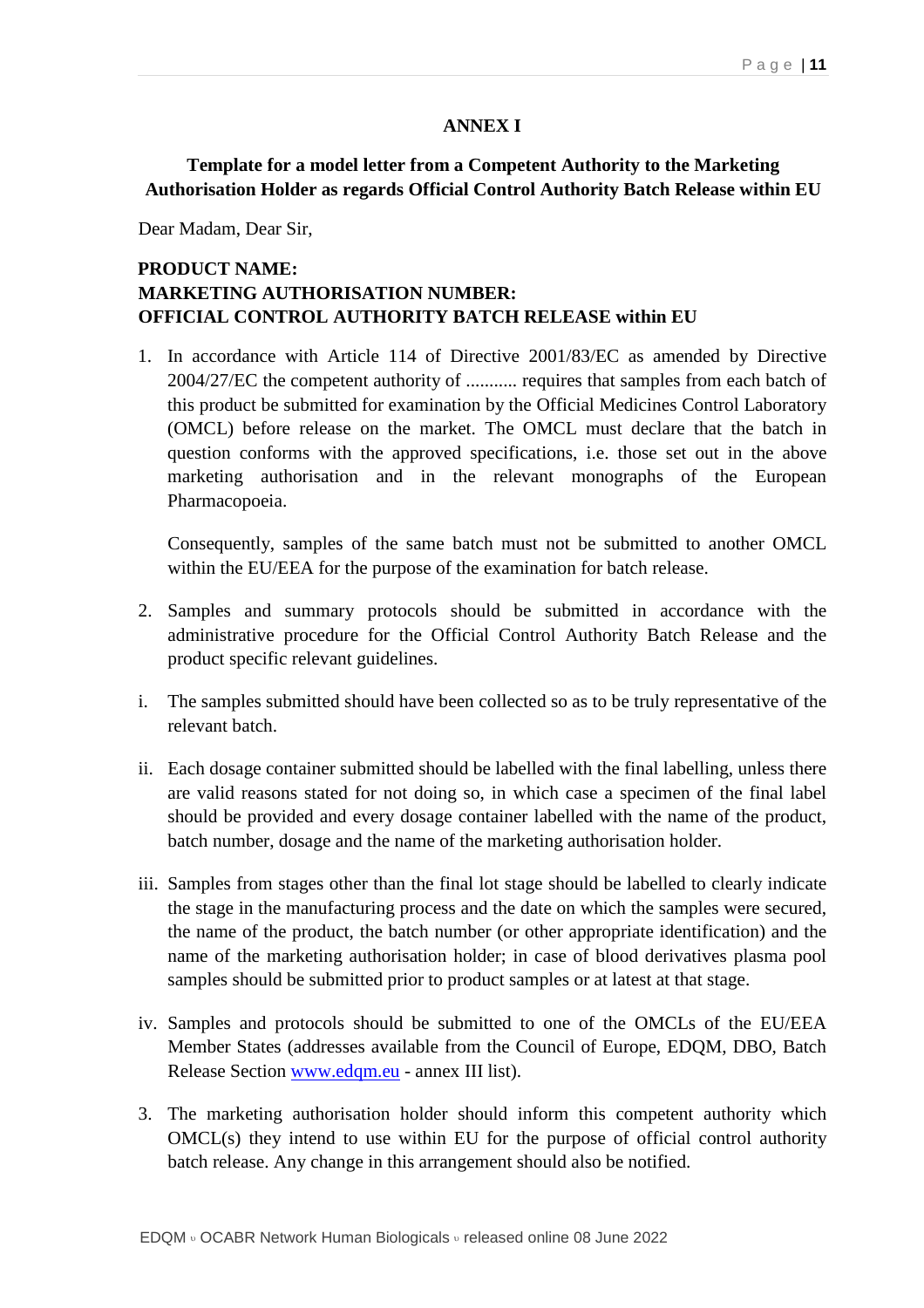- 4. The marketing authorisation holder has the responsibility to ensure that the OMCL is provided with all the necessary documentation to allow the Official Control Authority Batch Release within EU to be undertaken i.e.:
	- copy of the marketing authorisation documents, providing details of in-process testing, finished product testing and specifications,
	- test methods including details of reference standards,
	- labels,
	- example of the protocol.

In addition, the OMCL may request further information to facilitate the Official Control Authority Batch Release procedure and this should be provided.

Changes to the above must be approved by the competent authority and these should be notified to the OMCL immediately.

5. Prior to placing the batch on the market a copy of the Official Control Authority Batch Release certificate should be provided to the Member States where the batch of the product concerned will be marketed. The copy of the certificate should be complemented by a marketing information form addressed by the marketing authorisation holder to the competent authority of the Member State(s) where the batch of the product is to be marketed. A model marketing information form is given in Annex IV of the administrative procedure for the official control authority batch release.

Yours faithfully,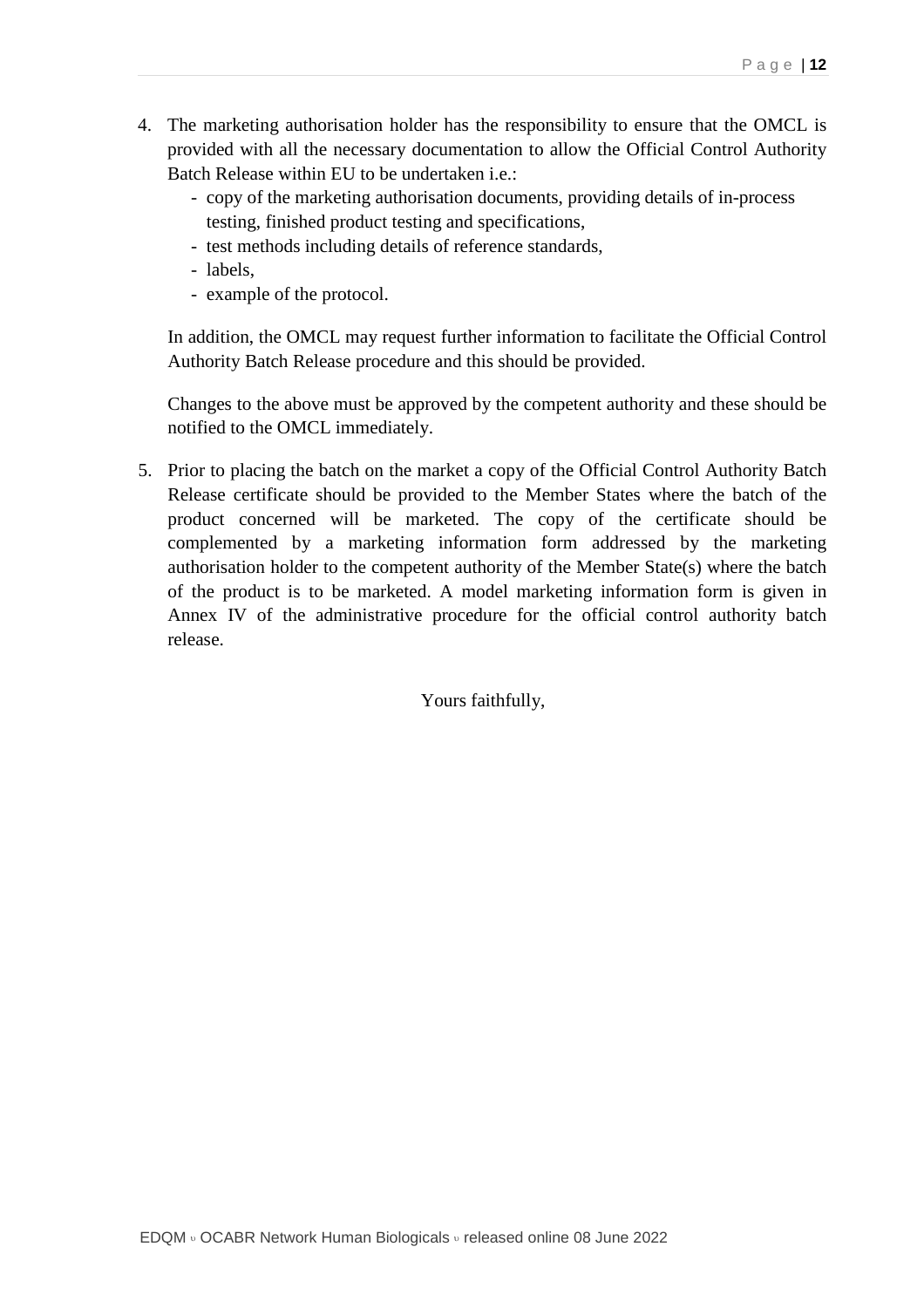#### **ANNEX IIa**

### **EU OFFICIAL CONTROL AUTHORITY BATCH RELEASE CERTIFICATE FOR IMMUNOLOGICAL PRODUCTS**

*Name and address of the releasing authority*

#### EU/EEA OFFICIAL CONTROL AUTHORITY BATCH RELEASE - Finished Product

Examined under Article 114 of Directive 2001/83/EC as amended by Directive 2004/27/EC (Immunological Medicinal Products) and in accordance with the Administrative Procedure for Official Control Authority Batch Release.

\_\_\_\_\_\_\_\_\_\_\_\_\_\_\_\_\_\_\_\_\_\_\_\_\_\_\_\_\_\_\_\_\_\_\_\_\_\_\_\_\_\_\_\_\_\_\_\_\_\_\_\_\_\_\_\_\_\_\_\_\_\_\_\_\_\_\_\_\_\_\_\_\_\_\_\_\_\_\_\_\_\_\_\_\_\_\_

| <b>Trade name:</b>                                                                                                  |  |
|---------------------------------------------------------------------------------------------------------------------|--|
| International non-proprietary Name / Ph. Eur.<br>name / common name:                                                |  |
| Batch numbers appearing on package and<br>other identification numbers associated with<br>this batch <sup>3</sup> : |  |
| Type of container:                                                                                                  |  |
| Total number of containers in this batch:                                                                           |  |
| Number of doses per container:                                                                                      |  |
| Date of start of period of validity:                                                                                |  |
| Date of expiry:                                                                                                     |  |
| Marketing authorisation number (member<br>state / EU) issued by :                                                   |  |
| Name and address of manufacturer:                                                                                   |  |
| Name and address of marketing authorisation<br>holder if different:                                                 |  |

This batch has been examined using documented procedures which form part of a quality system which is in accordance with the ISO/IEC 17025 standard This examination is based on either<sup>[4](#page-12-1)</sup>:

- the relevant EU OCABR guideline for this product, or, in the absence of the latter,
- the review of the manufacturer's protocol and the appropriate control laboratory tests as indicated in the marketing authorisation application

#### **This batch is in compliance with the approved specifications laid down in the relevant European Pharmacopoeia monographs and the above marketing authorisation and is released.**

| Signed:                                                 |  |
|---------------------------------------------------------|--|
| Name and function of signatory:                         |  |
| Date of issue:                                          |  |
| $\sim$ $\sim$ $\sim$ $\sim$ $\sim$ $\sim$ $\sim$ $\sim$ |  |

<span id="page-12-0"></span> <sup>3</sup>Such as batch number of final bulk.

<span id="page-12-1"></span><sup>4</sup>Delete as appropriate.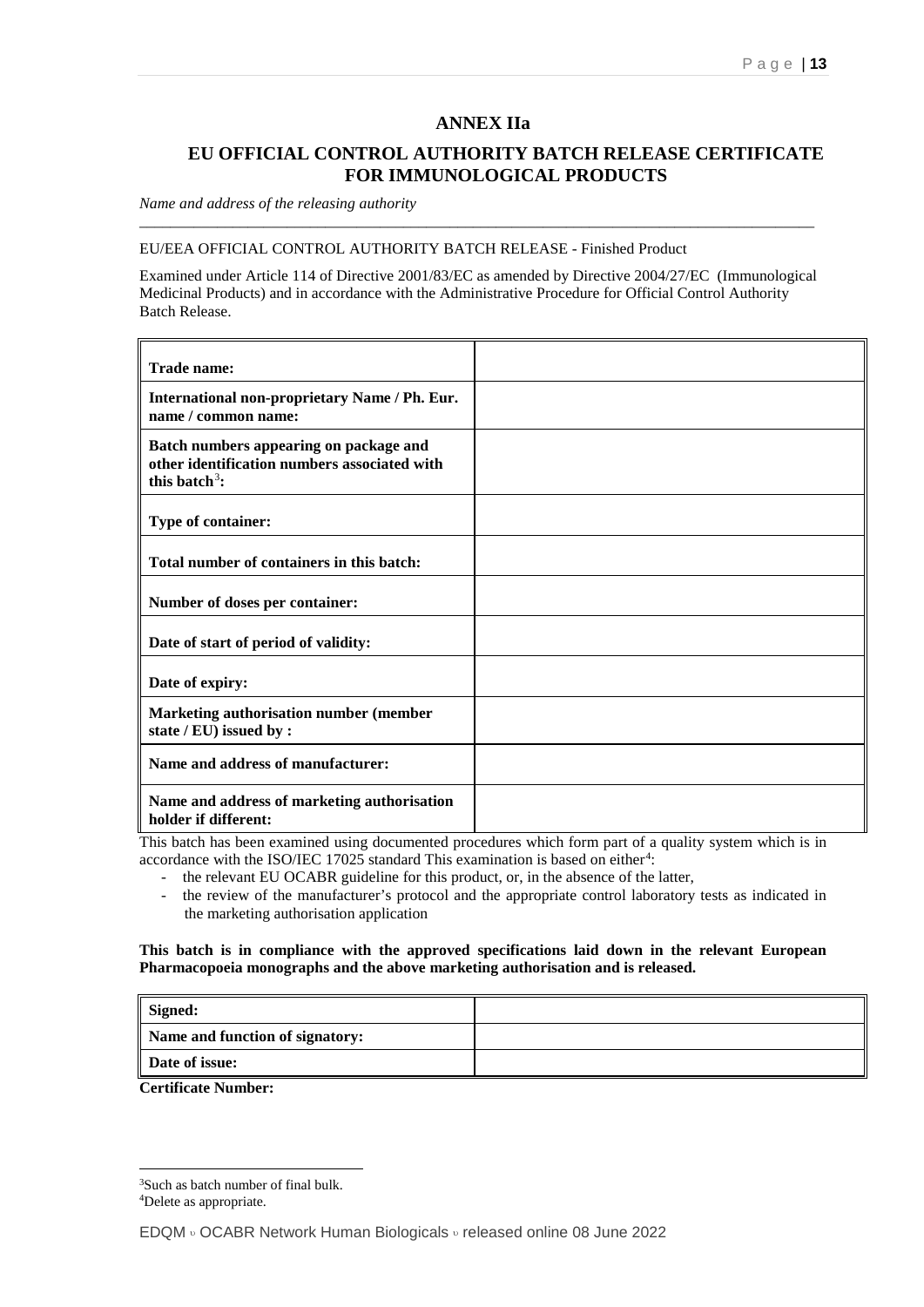#### **ANNEX IIb**

### **EU OFFICIAL CONTROL AUTHORITY BATCH RELEASE CERTIFICATE FOR MEDICINAL PRODUCTS DERIVED FROM HUMAN BLOOD OR PLASMA**

*Name and address of the releasing authority*

### \_\_\_\_\_\_\_\_\_\_\_\_\_\_\_\_\_\_\_\_\_\_\_\_\_\_\_\_\_\_\_\_\_\_\_\_\_\_\_\_\_\_\_\_\_\_\_\_\_\_\_\_\_\_\_\_\_\_\_\_\_\_\_\_\_\_\_\_\_\_\_\_\_\_\_\_\_\_\_\_\_\_\_\_ EU/EEA OFFICIAL CONTROL AUTHORITY BATCH RELEASE CERTIFICATE - Finished Product

Examined under Article 114 of Directives 2001/83/EC as amended by Directive 2004/27/EC (Medicinal Products derived from Human Blood or Plasma) and in accordance with the Administrative Procedure for Official Control Authority Batch Release.

| <b>Trade name:</b>                                                                                         |  |
|------------------------------------------------------------------------------------------------------------|--|
| International non-proprietary name / Ph. Eur.<br>name / common name:                                       |  |
| Batch numbers appearing on package and<br>other identification numbers associated with<br>this batch $5$ : |  |
| Type of container:                                                                                         |  |
| Total number of containers in this batch:                                                                  |  |
| Nominal dose per container:                                                                                |  |
| Date of start of period of validity:                                                                       |  |
| Date of expiry:                                                                                            |  |
| <b>Marketing authorisation number (member</b><br>state / EU) issued by :                                   |  |
| Name and address of manufacturer:                                                                          |  |
| Name and address of marketing authorisation<br>holder if different:                                        |  |

This batch has been examined using documented procedures which form part of a quality system which is in accordance with the ISO/IEC 17025 standard. This examination is based on either<sup>[6](#page-13-1)</sup>:

- the relevant EU OCABR guideline for this product, or, in the absence of the latter,
- the review of the manufacturer's protocol and the appropriate control laboratory tests as indicated in the marketing authorisation application.

All the constituent plasma pools have been tested by an OMCL for virological markers.

#### **This batch is in compliance with the approved specifications laid down in the relevant European Pharmacopoeia monographs and the above marketing authorisation and is released.**

| Signed:                         |  |
|---------------------------------|--|
| Name and function of signatory: |  |
| Date of issue:                  |  |

<span id="page-13-0"></span> <sup>5</sup>Such as batch number of final bulk

<span id="page-13-1"></span><sup>6</sup>Delete as appropriate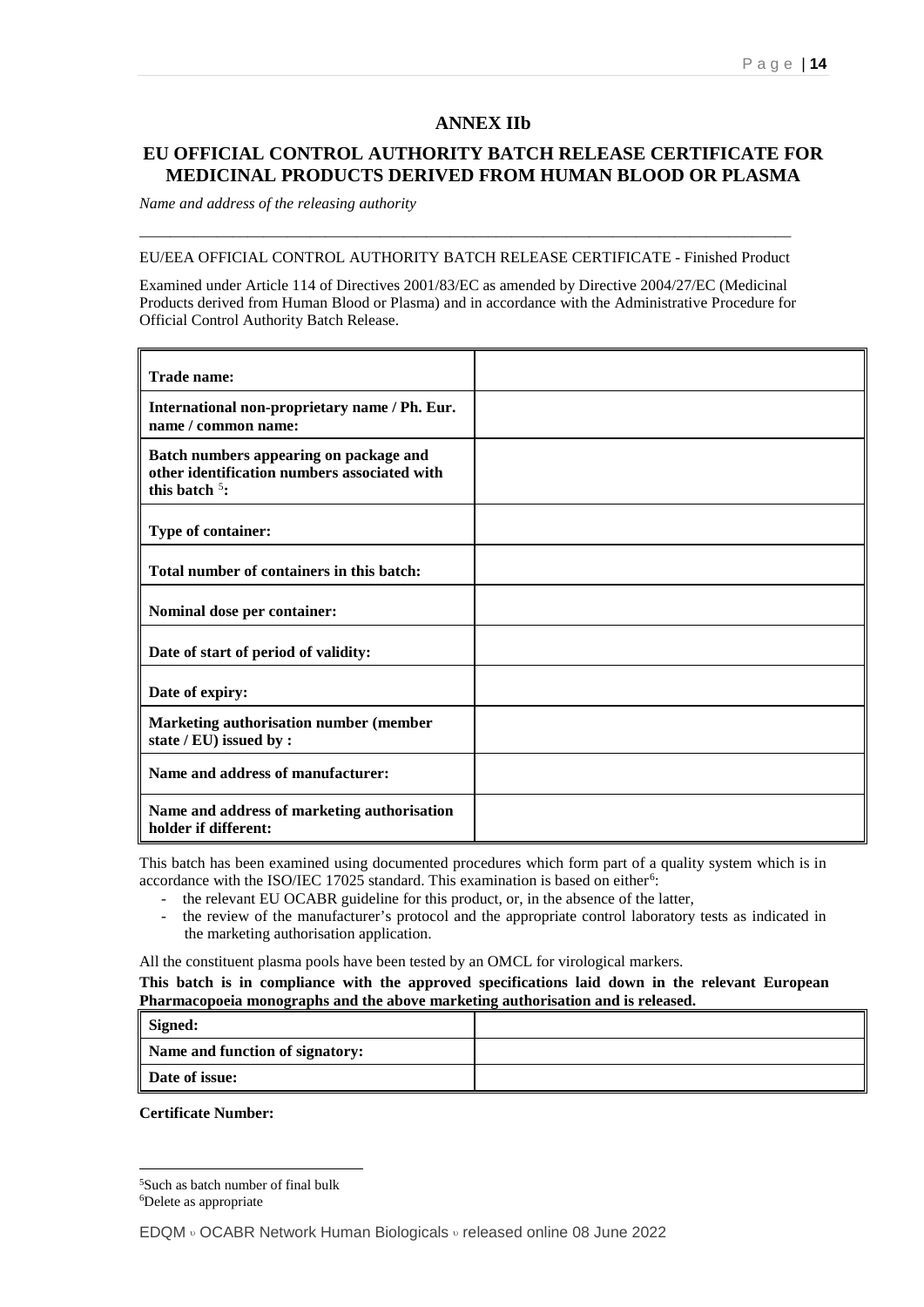#### **ANNEX IIc**

### **EU OFFICIAL CONTROL AUTHORITY BATCH RELEASE CERTIFICATE OF APPROVAL FOR MONOVALENT BULK OF POLIOMYELITIS VACCINE (ORAL)**

*Name and address of the releasing authority*

EU/EEA CERTIFICATE OF APPROVAL FOR - Monovalent Bulk of Poliomyelitis Vaccine (Oral)

Examined under Article 114 of Directive 2001/83/EC as amended by Directive 2004/27/EC (Immunological Products) and in accordance with the Administrative Procedure for Official Control Authority Batch Release.

\_\_\_\_\_\_\_\_\_\_\_\_\_\_\_\_\_\_\_\_\_\_\_\_\_\_\_\_\_\_\_\_\_\_\_\_\_\_\_\_\_\_\_\_\_\_\_\_\_\_\_\_\_\_\_\_\_\_\_\_\_\_\_\_\_\_\_\_\_\_\_\_\_\_\_\_\_\_\_\_\_\_\_\_\_\_\_\_

| Trade name of final product for which it is<br>intended:            |  |
|---------------------------------------------------------------------|--|
| Poliomyelitis virus <sup>7</sup> :                                  |  |
| <b>Batch number (final bulk):</b>                                   |  |
| Virus titre of bulk:                                                |  |
| <b>Volume of bulk:</b>                                              |  |
| Marketing authorisation number (member<br>state) issued by:         |  |
| Name and address of manufacturer:                                   |  |
| Name and address of marketing authorisation<br>holder if different: |  |

This batch has been examined using documented procedures which form part of a quality system which is in accordance with the ISO/IEC 17025 standard. This examination is based on the relevant EU OCABR guideline for this product.

**This batch is in compliance with the approved specifications laid down in the relevant European Pharmacopoeia monographs and the above marketing authorisation and is approved.**

| Signed:                         |  |
|---------------------------------|--|
| Name and function of signatory: |  |
| Date of issue:                  |  |

<span id="page-14-0"></span> <sup>7</sup>Please indicate serotype of virus (Type I, II or III).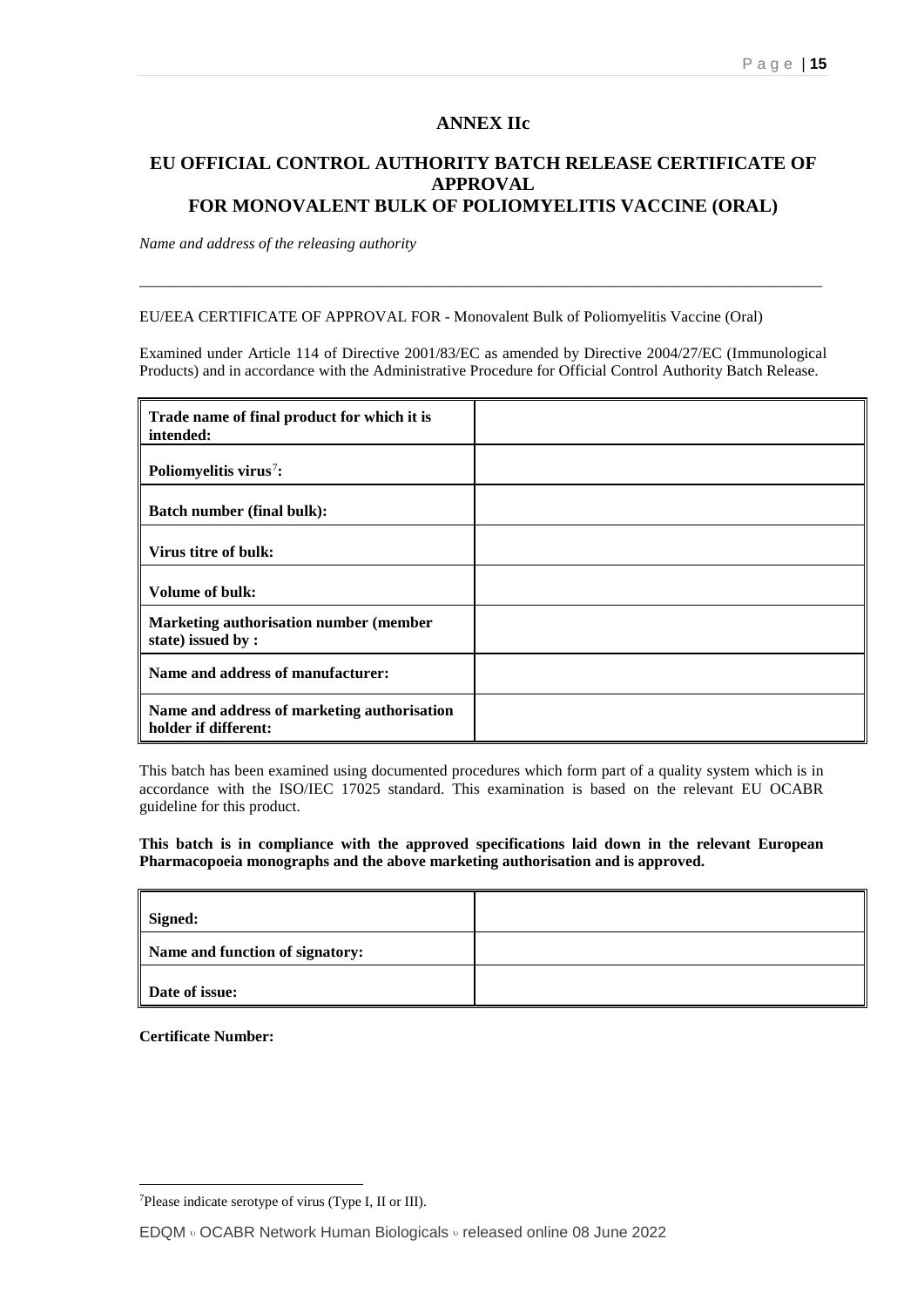#### **ANNEX IId**

### **EU OFFICIAL CONTROL AUTHORITY BATCH RELEASE CERTIFICATE OF APPROVAL FOR PLASMA POOL**

### **Name and address of the testing authority** \_\_\_\_\_\_\_\_\_\_\_\_\_\_\_\_\_\_\_\_\_\_\_\_\_\_\_\_\_\_\_\_\_\_\_\_\_\_\_\_\_\_\_\_\_\_\_\_\_\_\_\_\_\_\_\_\_\_\_\_\_\_\_\_\_\_\_\_\_\_\_\_\_\_\_\_\_\_\_\_\_\_\_\_\_\_\_\_

EU/EEA CERTIFICATE OF APPROVAL FOR - Plasma pool for use in the manufacture of medicinal products

\_\_\_\_\_\_\_\_\_\_\_\_\_\_\_\_\_\_\_\_\_\_\_\_\_\_\_\_\_\_\_\_\_\_\_\_\_\_\_\_\_\_\_\_\_\_\_\_\_\_\_\_\_\_\_\_\_\_\_\_\_\_\_\_\_\_\_\_\_\_\_\_\_\_\_\_\_\_\_\_\_\_\_\_\_\_\_\_

Examined in the context of Official Control Authority Batch Release of medicinal products derived from human blood or plasma in application of Article 114 of Directive 2001/83/EC as amended by Directive 2004/27/EC.

| Plasma Master File reference (core number):                            |  |
|------------------------------------------------------------------------|--|
| Code number of plasma pool:                                            |  |
| Date of manufacture:                                                   |  |
| Country of origin of donations:                                        |  |
| Volume of pool:                                                        |  |
| Name and address of manufacturer of plasma<br>pool:                    |  |
| Name and address of marketing authorisation<br>holder (if applicable): |  |

This plasma pool has been examined using documented procedures, which form part of a quality system which is in accordance with the ISO/IEC 17025 standard.

This examination is based on the current EU OCABR guideline 'Official Control Authority Protocol for Approval of Plasma Pools': review of the plasma pool protocol and the following testing:

The samples of this plasma pool have been tested and found within the specifications for the following virological markers<sup>[8](#page-15-0)</sup>:

- anti-HIV (1 and 2), HBsAg and
- HCV RNA, HEV RNA, HAV RNA and B19 DNA as determined by NAT.

This plasma pool is in compliance with the approved specifications laid down in the relevant European Pharmacopoeia monograph(s) and is approved.

| Signed:                         |  |
|---------------------------------|--|
| Name and function of signatory: |  |
| Date of issue:                  |  |

**Certificate Number:**

EDQM <sup>υ</sup> OCABR Network Human Biologicals <sup>υ</sup> released online 08 June 2022

<span id="page-15-0"></span> <sup>8</sup> Delete as appropriate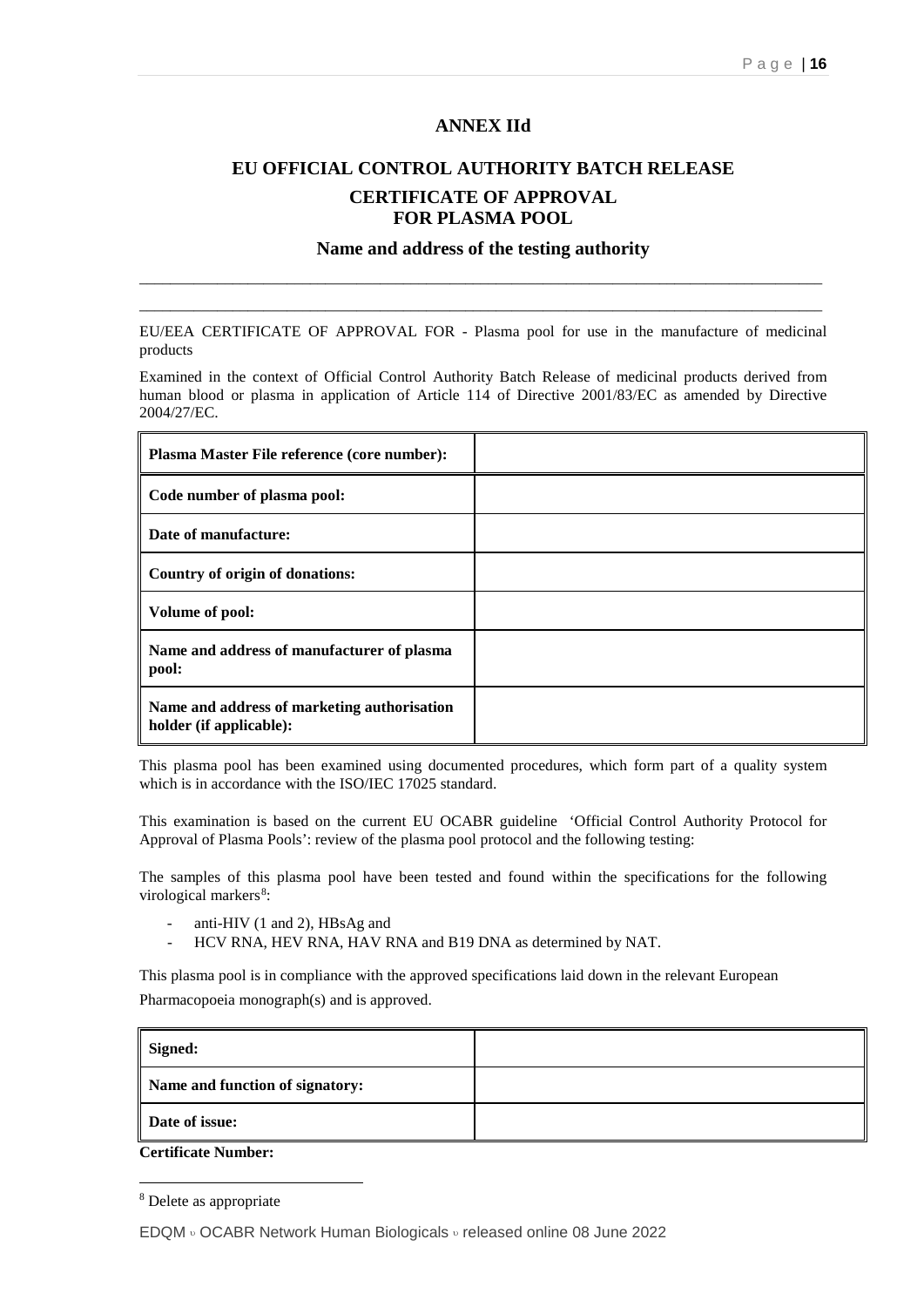#### **ANNEX IIe**

### **EU Administrative Procedure for Official Control Authority Batch Release GENERAL MODEL FOR NON-COMPLIANCE/FAILURE[9](#page-16-0)**

*Name and address of the releasing authority*

NOTICE OF **NON-COMPLIANCE** - Finished Product

Examined under Article 114 of Directive 2001/83/EC as amended by Directive 2004/27/EC and in accordance with the Administrative Procedure for Official Control Authority Batch Release.

| Trade name:                                                                                                 |  |
|-------------------------------------------------------------------------------------------------------------|--|
| International non-proprietary name / Ph. Eur.<br>name / common name:                                        |  |
| Batch numbers appearing on package and<br>other identification numbers associated with<br>this batch $10$ : |  |
| Type of container:                                                                                          |  |
| Total number of containers in this batch:                                                                   |  |
| Number of doses per container:                                                                              |  |
| Date of expiry:                                                                                             |  |
| <b>Marketing authorisation number (member</b><br>state / EU) issued by :                                    |  |
| Name and address of manufacturer:                                                                           |  |
| Name and address of marketing authorisation<br>holder if different:                                         |  |

This batch has been examined using documented procedures which form part of a quality system which is in accordance with the ISO/IEC 17025 standard. This examination is based on either<sup>[11](#page-16-2)</sup>:

- the relevant EU OCABR guideline for this product, or, in the absence of the latter,

- the review of the manufacturer's protocol and the appropriate control laboratory tests as indicated in the marketing authorisation.

This batch is **NOT** in compliance with the specifications laid down in the above marketing authorisation/ the relevant European Pharmacopoeia monographs and cannot be released. Technical details of this noncompliance are available on request.

Reason for failure (specify non-compliance):

Comments (briefly if relevant):

| Signed:                         |  |
|---------------------------------|--|
| Name and function of signatory: |  |
| Date of issue:                  |  |

**Notice Number:**

<span id="page-16-0"></span><sup>&</sup>lt;sup>9</sup> To be sent to the relevant marketing authorisation holder and circulated to annex III contacts

<span id="page-16-1"></span><sup>10</sup>Such as batch number of final bulk.

<span id="page-16-2"></span><sup>&</sup>lt;sup>11</sup>Delete as appropriate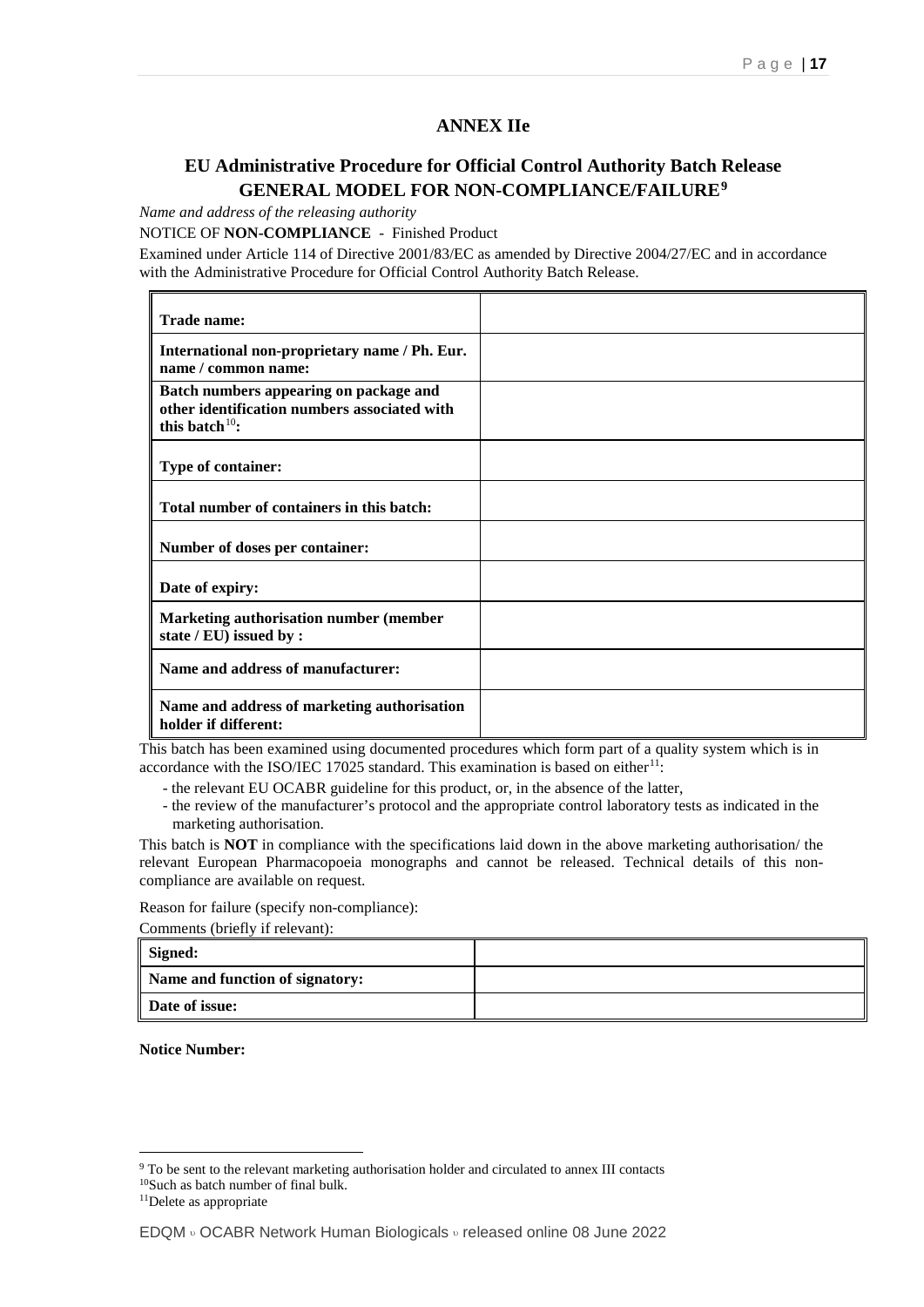#### **ANNEX IIf**

#### **EU OFFICIAL CONTROL AUTHORITY BATCH RELEASE CERTIFICATE OF APPROVAL FOR ANCILLARY MEDICINAL PRODUCTS DERIVED FROM HUMAN BLOOD OR PLASMA IN A MEDICAL DEVICE**

*Name and address of the releasing authority*

EU/EEA OFFICIAL CONTROL AUTHORITY BATCH RELEASE CERTIFICATE – Ancillary Medicinal Product

Examined under Article 1 of Directive 2000/70/EC (amending Directive 93/42/EEC as regards medical devices incorporating stable derivatives of human blood or human plasma) and in accordance with the Administrative Procedure for Official Control Authority Batch Release.

\_\_\_\_\_\_\_\_\_\_\_\_\_\_\_\_\_\_\_\_\_\_\_\_\_\_\_\_\_\_\_\_\_\_\_\_\_\_\_\_\_\_\_\_\_\_\_\_\_\_\_\_\_\_\_\_\_\_\_\_\_\_\_\_\_\_\_\_\_\_\_\_\_\_\_\_\_\_\_\_\_\_\_\_

| Ancillary medicinal product name:<br>International non-proprietary name / Ph. Eur.<br>name / common name:      |  |
|----------------------------------------------------------------------------------------------------------------|--|
| Name and address of manufacturer of ancillary<br>medicinal product:                                            |  |
| Batch numbers appearing on package and<br>other identification numbers associated with<br>this batch $^{12}$ : |  |
| Type of container:                                                                                             |  |
| Total number of containers in this batch:                                                                      |  |
| Date of start of period of validity:                                                                           |  |
| Date of expiry:                                                                                                |  |
| Trade name of medical device in which the<br>above product is to be used:                                      |  |
| <b>EMA Consultation procedure number:</b>                                                                      |  |
| CE number of medical device and member<br>state / EU issued by:                                                |  |
| Name and address of CE holder of medical<br>device if different from address above:                            |  |

This batch has been examined using documented procedures which form part of a quality system which is in accordance with the ISO/IEC 17025 standard. This examination is based on the relevant EU OCABR guideline for this product<sup>[13](#page-17-1)</sup>\_\_\_\_\_\_\_\_\_\_\_\_\_\_\_\_, with the exception of the following tests<sup>[14](#page-17-2)</sup>\_

All the constituent plasma pools have been tested by the OMCL for virological markers.

This batch is in compliance with the approved specifications laid down in the relevant European **Pharmacopoeia** monograph(s) ( )<sup>15</sup> with the exception of the Pharmacopoeia monograph(s)  $(\underline{\hspace{1cm}})^{15}$  $(\underline{\hspace{1cm}})^{15}$  $(\underline{\hspace{1cm}})^{15}$  with the exception of the following<sup>16</sup>; and is released for its intended use as indicated above.

**This product is not intended to be used for injection in humans or incorporation in pharmaceutical/medicinal products**

| Signed:                                                               |  |
|-----------------------------------------------------------------------|--|
| Name and function of signatory:                                       |  |
| Date of issue:                                                        |  |
| $\alpha$ $\beta$ $\beta$ $\gamma$ $\gamma$ $\gamma$ $\gamma$ $\gamma$ |  |

EDQM <sup>υ</sup> OCABR Network Human Biologicals <sup>υ</sup> released online 08 June 2022

**Certificate Number:**

<span id="page-17-0"></span><sup>&</sup>lt;sup>12</sup> Such as batch number of final bulk

<span id="page-17-1"></span><sup>&</sup>lt;sup>13</sup> please specify EU OCABR guideline used

<span id="page-17-2"></span><sup>&</sup>lt;sup>14</sup> List test(s) which have not been completed OR delete this section as appropriate.

<span id="page-17-3"></span><sup>15</sup> insert monograph number

<span id="page-17-4"></span><sup>&</sup>lt;sup>16</sup> list test(s) which have not been completed or do not comply with the monograph specifications and indicate the specification applied in practice (where applicable) OR delete this section as appropriate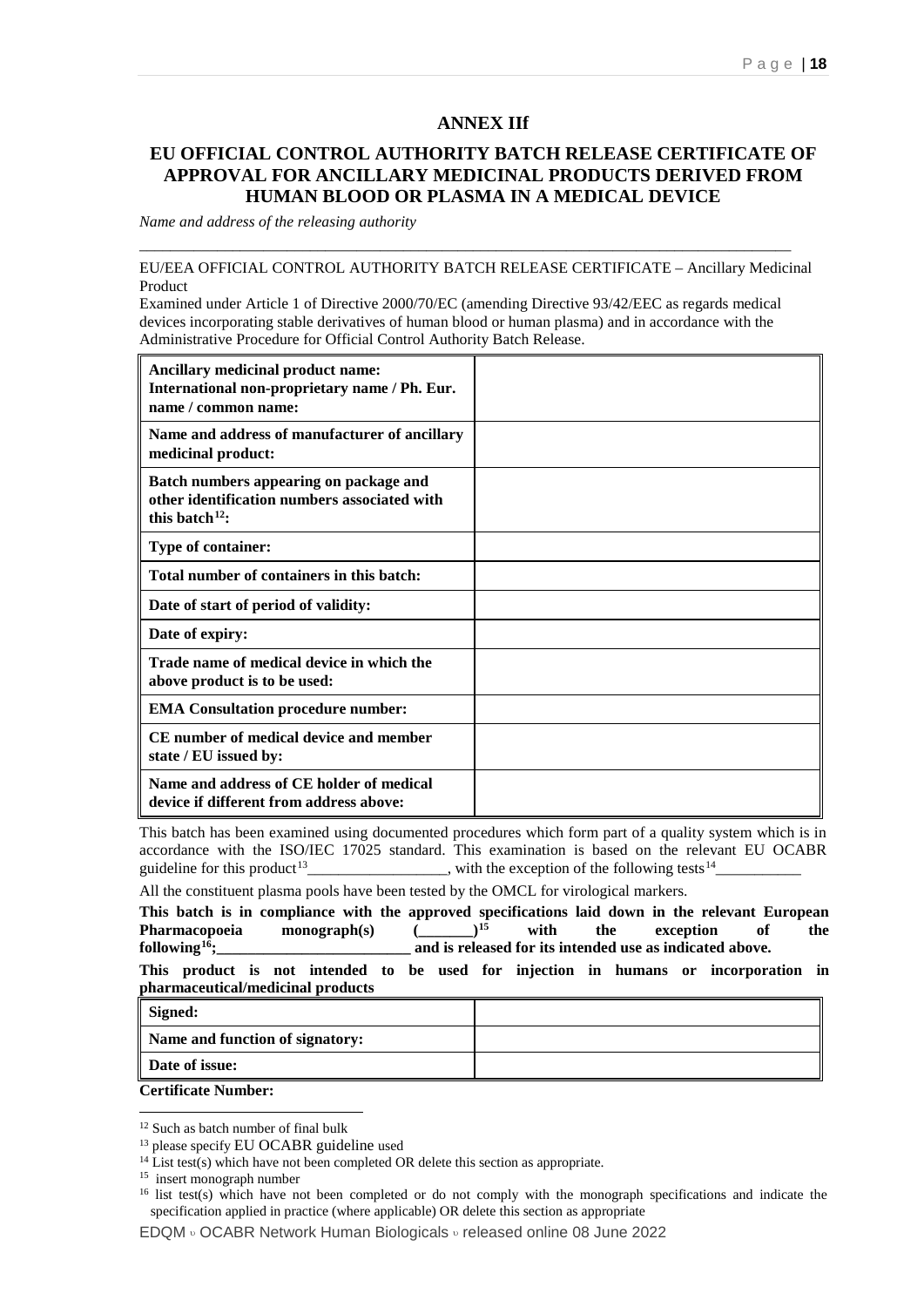#### **ANNEX IIg**

#### **EU OFFICIAL CONTROL AUTHORITY BATCH RELEASE**

#### **CERTIFICATE OF APPROVAL for**

#### **MONOVALENT PNEUMOCOCCAL POLYSACCHARIDE BULK CONJUGATES**

*Name and address of the releasing authority*

Examined under Article 114 of Directive 2001/83/EC as amended by Directive 2004/27/EC (Immunological Products) and in accordance with the Administrative Procedure for Official Control Authority Batch Release.

\_\_\_\_\_\_\_\_\_\_\_\_\_\_\_\_\_\_\_\_\_\_\_\_\_\_\_\_\_\_\_\_\_\_\_\_\_\_\_\_\_\_\_\_\_\_\_\_\_\_\_\_\_\_\_\_\_\_\_\_\_\_\_\_\_\_\_\_\_\_\_\_\_\_\_\_\_\_\_\_\_\_\_\_\_\_

| Trade name of final product for which it is<br>intended:                                                                             |  |
|--------------------------------------------------------------------------------------------------------------------------------------|--|
| Serotype of monovalent pneumococcal                                                                                                  |  |
| polysaccharide bulk conjugate:                                                                                                       |  |
| <b>Batch number monovalent pneumococcal</b><br>polysaccharide bulk conjugate:                                                        |  |
| Date of end of shelf life:                                                                                                           |  |
| Marketing authorisation number of final<br>product for which the bulk conjugate is<br>intended to be used: (member state) issued by: |  |
| Name and address of manufacturer:                                                                                                    |  |
| Name and address of marketing authorisation<br>holder if different:                                                                  |  |

This monovalent pneumococcal polysaccharide bulk conjugate has been examined using documented procedures which form part of a quality system which is in accordance with the ISO/IEC 17025 standard. This examination is based on the relevant EU OCABR guideline Multivalent Pneumococcal Polysaccharide Conjugate Vaccine (concerning section 3.2.1, 3.2.2.1 to 3.2.2.5 as relevant for the bulk in question).

**This batch of monovalent polysaccharide bulk conjugate IS COMPLIANT with the approved specifications laid down in the relevant European Pharmacopoeia monographs and the above marketing authorisation.**

| Signed:                         |  |
|---------------------------------|--|
| Name and function of signatory: |  |
| Date of issue:                  |  |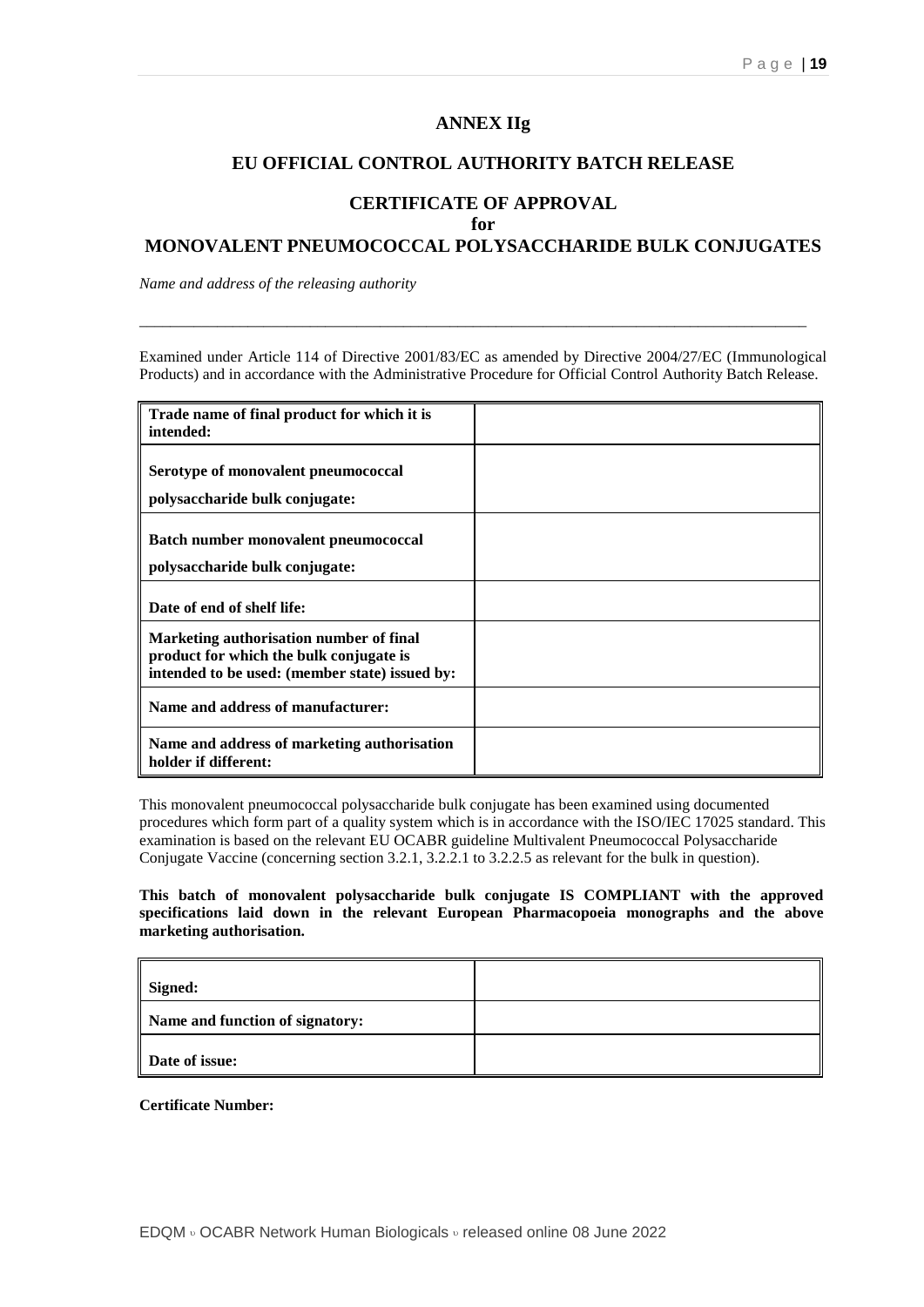#### **ANNEX III**

#### **Contact persons for results and questions concerning EU/EEA Official Control Authority Batch Release**

A current list containing all the names and contact details of the representatives of the 28 EU Member States, EEA Member States and mutually recognised partners responsible for OCABR of human blood and plasma derivatives and vaccines can be downloaded from the EDQM website:

#### [www.edqm.eu](http://www.pheur.org/)

[\(https://www.edqm.eu/en/human-biologicals-ocabr-\)](https://www.edqm.eu/en/human-biologicals-ocabr-)

OCABR contact's details for EDQM, the EMA and the European Commission can also be found on the list.

The Annex III list is kept as up to date as possible with the latest contact information. Users are encouraged to check periodically to ensure they are using the most recent details.

OCABR contacts should notify EDQM as soon as possible should there be any change in their information.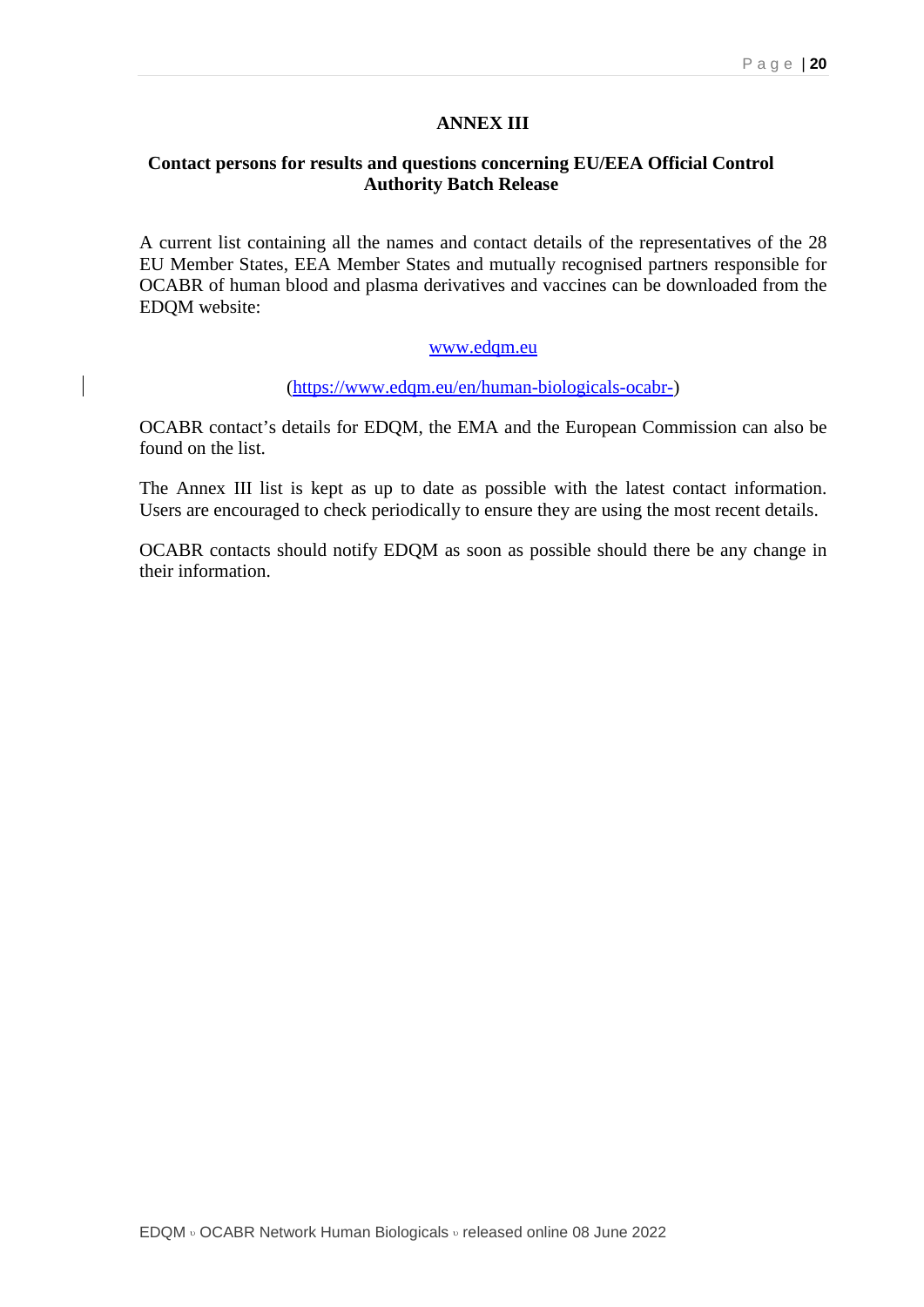### **ANNEX IV**

### **Model for manufacturers of a MARKETING INFORMATION FORM**

Notification of the intention to market a batch of an immunological medicinal product, which has a marketing authorisation, or medicinal product derived from human blood or plasma, which has a marketing authorisation, in the following EU/EEA member state ........................

|            | 'Name and address of specified contact                                                          |
|------------|-------------------------------------------------------------------------------------------------|
| Addressee: | $\vert$ person(s) in the member state/EU to whom<br>the batch of product is to be submitted for |
|            | marketing'                                                                                      |

| Trade name:                                                                      | 'Trade name of the product in the member<br>state/EU where the batch of product is to<br>be marketed'       |
|----------------------------------------------------------------------------------|-------------------------------------------------------------------------------------------------------------|
| Batch number(s) appearing on the market<br>package:                              | 'Batch number of the product as in the<br>member state/EU where the batch of<br>product is to be marketed ' |
| Other batch identification numbers<br>associated with this batch <sup>17</sup> : | Filling bulk number, final lot number and<br>packaging lot number'                                          |
| Number of containers to be marketed in the<br>member state:                      |                                                                                                             |
| Market authorisation number:                                                     | 'MA number in the member state/EU<br>where the batch of product is to be<br>marketed'                       |
| Name and address of marketing                                                    | 'MA holder in the member state/EU where                                                                     |
| authorisation holder:                                                            | the batch of product is to be marketed'                                                                     |
| Date of start of period of validity:                                             |                                                                                                             |
| Date of expiry in the member state where                                         |                                                                                                             |
| the batch is to be marketed:                                                     |                                                                                                             |
| Intended date of marketing                                                       |                                                                                                             |
| $(dd/mm/yy(yy))$ :                                                               |                                                                                                             |

| <b>OMCL</b> performing batch release:      |  |
|--------------------------------------------|--|
| Official batch release certificate number: |  |

I hereby declare that:

- this batch is in compliance with the above marketing authorisation and the relevant European Pharmacopoeia monographs ;
- this batch is the batch referred to in the accompanying batch release certificate.

A copy of the batch release certificate is attached.

| Signature of qualified person: |  |
|--------------------------------|--|
| Name of qualified person:      |  |
| Date of issue:                 |  |

<span id="page-20-0"></span><sup>&</sup>lt;sup>17</sup> Sufficient detail should be given to allow clear traceability back to the level of the final bulk

EDQM <sup>υ</sup> OCABR Network Human Biologicals <sup>υ</sup> released online 08 June 2022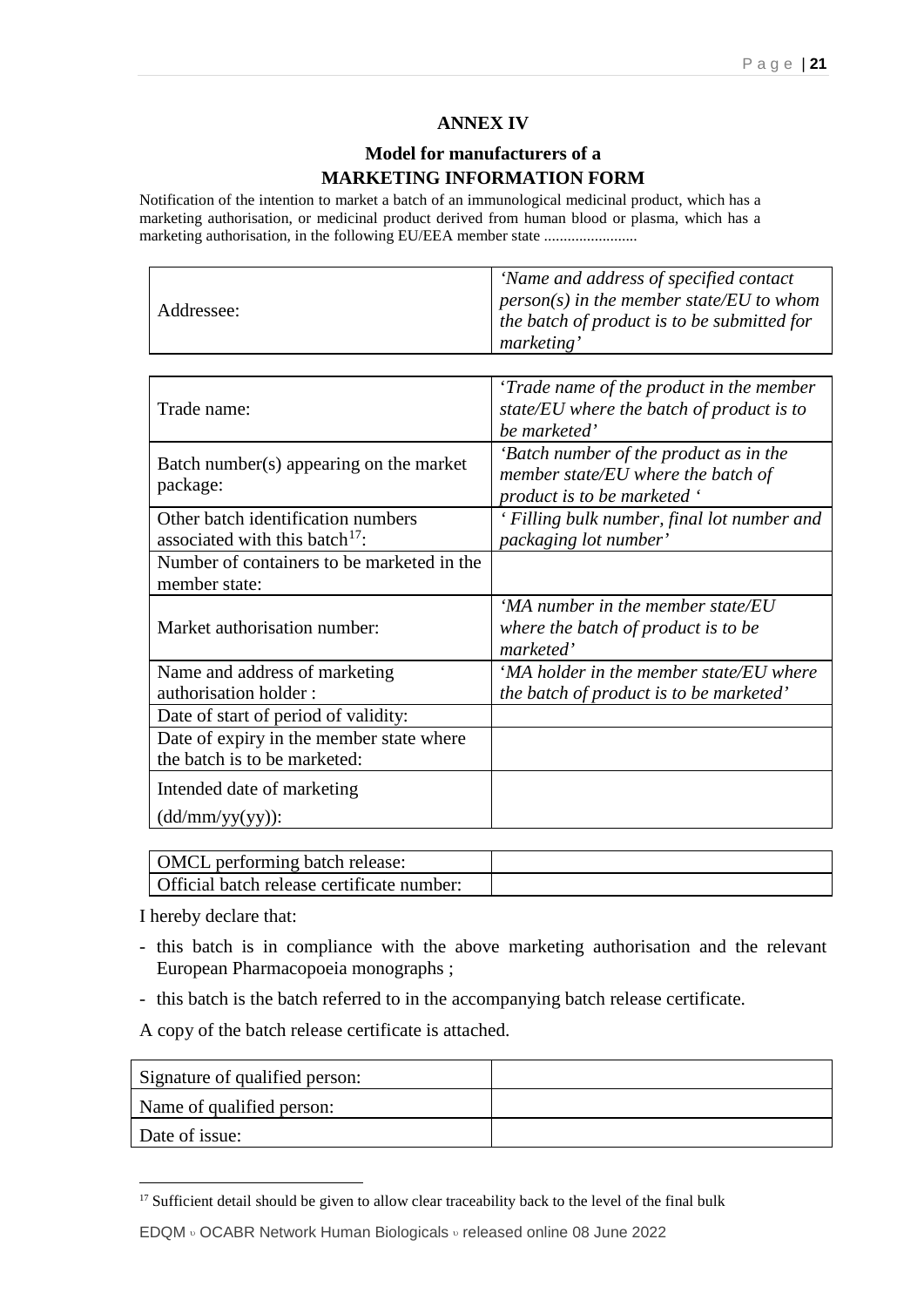#### **ANNEX V**

### **MODEL FORMAT AND CONTENT OF ANNUAL REPORTS FOR THE NETWORK FOR OCABR OF HUMAN BIOLOGICAL MEDICINAL PRODUCTS**

Each Competent Authority (CA)/Official Medicines Control Laboratory (OMCL) requiring Official Control Authority Batch Release (OCABR) for any product on their market must complete an annual report.

Member States in the network choosing not to apply OCABR should complete at least Part 1 and Part 2 Section A and Section B.3.2 if possible. All Member States are also encouraged to report any relevant related activity (Market Surveillance study, spot-testing, release for other markets where relevant (e.g. WHO), limited national release etc.) in Part 2, section G.

Depending on the specific activity for the Member State the CA/OMCL should complete the relevant sections of the annual report below.

All EU OCABR activity should be covered, irrespective of the destination of the product. The report should be as succinct as possible but it is important that information required to promote transparency and confidence within the network be presented thus fostering the mutual recognition prescribed by the legislation for Article 114 of Directive 2001/83/EC as amended by 2004/27/EC. Trend analysis of data generated by manufacturer and the OMCL is particularly useful.

Reports should be provided electronically to the EDQM secretariat for OCABR at least 2 weeks in advance of the annual meeting unless a common decision is taken otherwise and the network informed. The use of hyperlinks for the electronic submissions is strongly encouraged to facilitate ease of use.

After receipt, the annual reports are placed in the human OCABR section of the EDQM restricted access extranet in the respective annual meeting folder (blood or vaccine) for consultation by relevant OCABR Network members including EDQM, the European Commission and EMA contacts.

These annual reports are not intended for publication and access is restricted to the EU/EEA OCABR network for human biological medicinal products and its secretariat and officially recognised partners.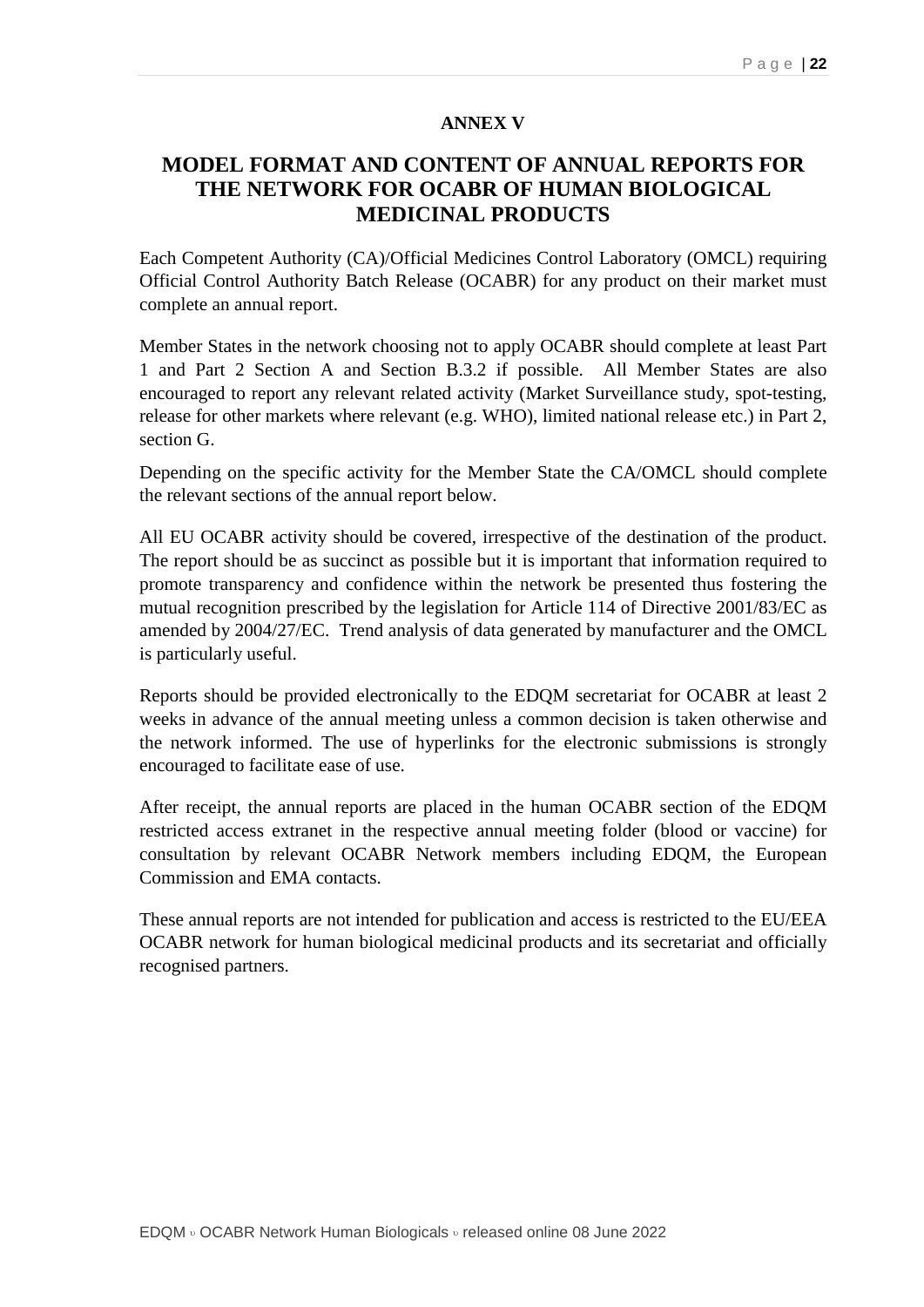### **STRUCTURE OF THE REPORT**

### **CONTENTS**

A table of contents should be included.

**PART 1**: **GENERAL SECTION -** *relevant to all CA/OMCLs regardless of framework of activity*

**Introduction** – Gives the name and address of the organisation(s) (if CA and OMCL are separate) and defines the reporting period covered in the report.

### **Section A: Organisation of the CA/OMCL**

**A.1** General Structure (Relation of the CA to the OMCL, organisation of each if separate)

**A.2** Personnel Matters (indicating the name of responsible persons for the different relevant activities)

**Section B: Quality Assurance System** (systems in place, status of external audits/visits)

Progress in developing a quality assurance system, which (for OMCLs) meets the International Standard ISO 17025

**PART 2: TECHNICAL SECTION** – *specific to OCABR for human biological medicinal products*

### **Section A: Status of application of Article 114**

A clear statement on whether article 114 is applied for blood and plasma derivatives and/or vaccines with the relevant national legal provisions noted.

### **Section B: Summary of batches tested for OCABR and batch traceability**

This section should contain the total number of each product released for the European market during the reporting period together with the total number of batches rejected or withdrawn and the reason for doing so.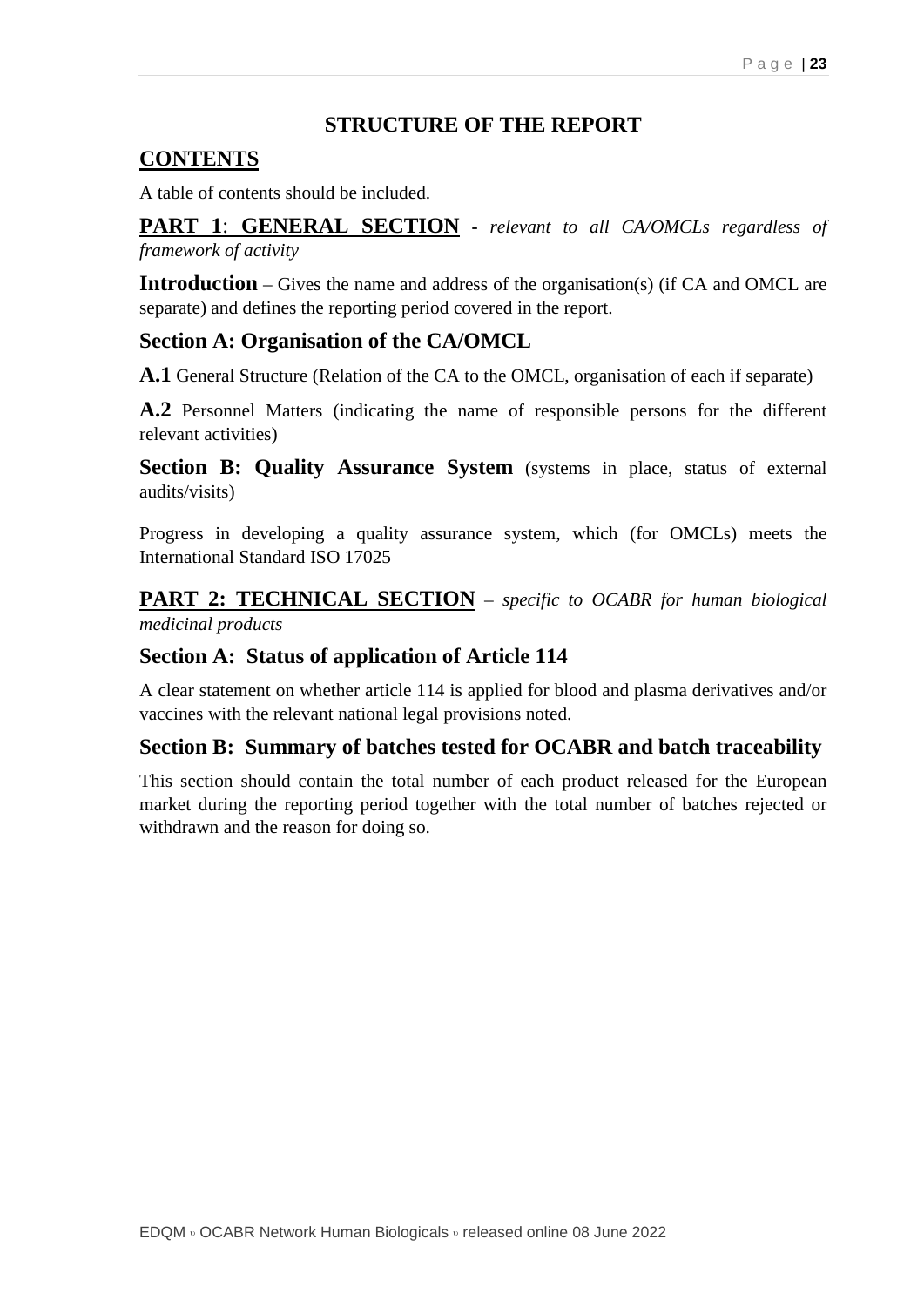### **B.1 Summary Tables**

Defined reporting period: *(e.g. 01/01/XXXX – 31/12/XXXX)*\_\_\_\_\_\_\_\_\_\_\_\_\_\_\_\_\_\_\_\_\_\_\_\_\_\_

### **a) Batches released through OCABR procedure by the Member State**

Example for plasma pools

| Source            |        |                |                |                | Number of pools   Number of pools   Number of pools   Number of pools   Number of pools |
|-------------------|--------|----------------|----------------|----------------|-----------------------------------------------------------------------------------------|
| (manufacturer)    | tested | tested for B19 | tested for HAV | tested for HEV | released                                                                                |
| <b>Octapharma</b> |        |                |                |                |                                                                                         |
| <b>Octapharma</b> |        |                |                |                |                                                                                         |

Total pools tested: Total pools released:

Example for blood and plasma derivatives

| Product Type       | Trade name          | Manufacturer  | Number of      | Number of        | <b>Comments</b> |
|--------------------|---------------------|---------------|----------------|------------------|-----------------|
|                    |                     |               | batches tested | batches released | Please explain  |
|                    |                     |               | according to   | with EU          | when the        |
|                    |                     |               | the EU         | certificate      | number of       |
|                    |                     |               | <b>OCABR</b>   |                  | batches in      |
|                    |                     |               | procedure      |                  | column 4 and    |
|                    |                     |               |                |                  | 5 are not       |
|                    |                     |               |                |                  | equal           |
| Human Albumin      | Albumina humana 20% | Grifols       |                |                  |                 |
| Human Albumin      | Albumina humana 5%  | Grifols       |                |                  |                 |
| Fibrin sealant kit | Tissucol duo S      | <b>Baxter</b> |                |                  |                 |

Total batches tested:

Total batches released: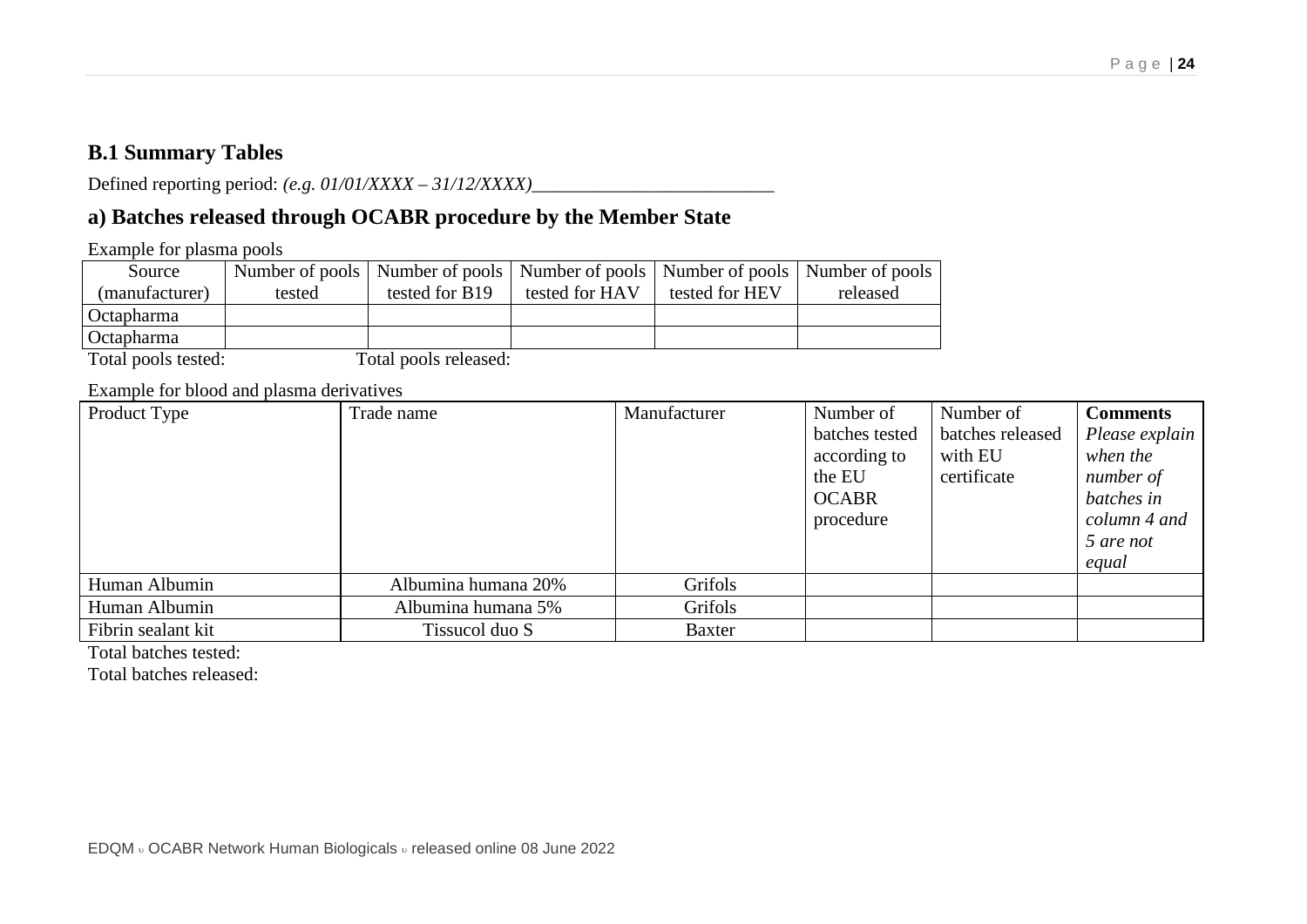Example for Vaccines

| Vaccine Type | Trade name          | Manufacturer | Number of        | Number of      | <b>Comments</b> |
|--------------|---------------------|--------------|------------------|----------------|-----------------|
|              |                     |              | batches tested   | batches        | Please explain  |
|              |                     |              | according to the | released       | when the        |
|              |                     |              | <b>EU OCABR</b>  | released with  | number of       |
|              |                     |              | procedure        | EU certificate | batches in      |
|              |                     |              |                  |                | column 4 and    |
|              |                     |              |                  |                | 5 are not       |
|              |                     |              |                  |                | equal           |
| dT           | Diftavax            |              |                  |                |                 |
| dT IPV       | Revaxis             |              |                  |                |                 |
| dT ap IPV    | Repevax             |              |                  |                |                 |
| DT aP        | Infanrix            |              |                  |                |                 |
| DTaP IPV     | <b>Infanrix IPV</b> |              |                  |                |                 |
| DTP/Hib      | Infanrix IPV Hib    |              |                  |                |                 |
| DTaP-IPV-Hib | Pediacel            |              |                  |                |                 |

Total batches tested:

Total batches released:

### **b) Batches received with an EU certificate from another Member State**

| Product Type | Trade name | Manufacturer | Number of<br>batches received<br>with an EU<br>certificate from<br>another Member<br>State | Member<br>State(s)<br>Please indicate<br>number from<br>each if more<br>than 1 | Comments |
|--------------|------------|--------------|--------------------------------------------------------------------------------------------|--------------------------------------------------------------------------------|----------|
|              |            |              |                                                                                            |                                                                                |          |
|              |            |              |                                                                                            |                                                                                |          |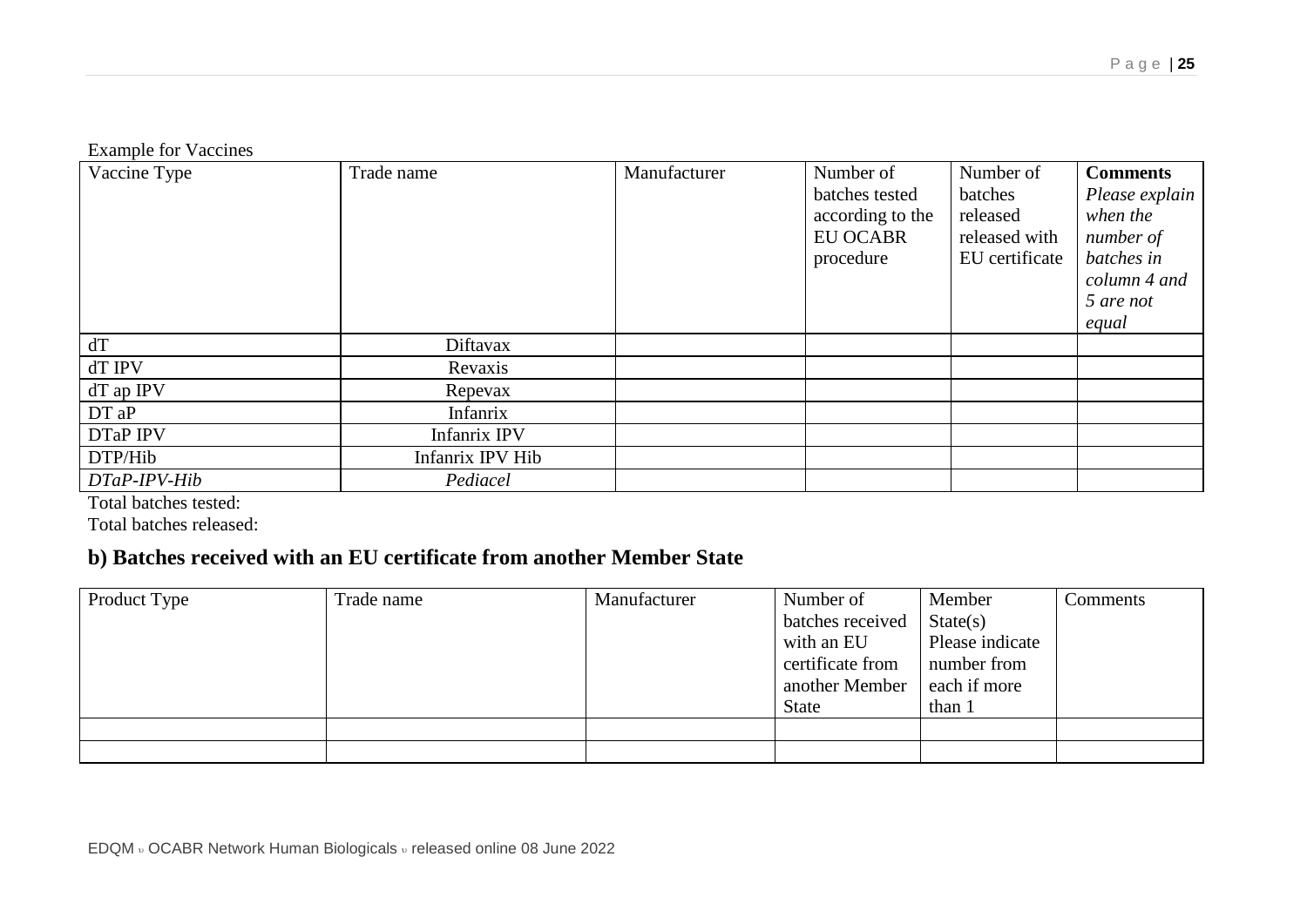### **B.2 Details on rejected/withdrawn batches**

| Common<br>name | Manufacturer | Trade<br>Name | Batch<br>number | Nominal<br>potency (blood<br>products) or<br>number of<br>doses<br>(vaccines) | Total<br>number of<br>containers<br>in the<br>batch | Expiry<br>date | Date of<br>notice of<br>non-<br>compliance<br>or<br>withdrawal | Reason |
|----------------|--------------|---------------|-----------------|-------------------------------------------------------------------------------|-----------------------------------------------------|----------------|----------------------------------------------------------------|--------|
|                |              |               |                 |                                                                               |                                                     |                |                                                                |        |
|                |              |               |                 |                                                                               |                                                     |                |                                                                |        |

Additional details as required: Example; any follow up action (may also refer to details in section D).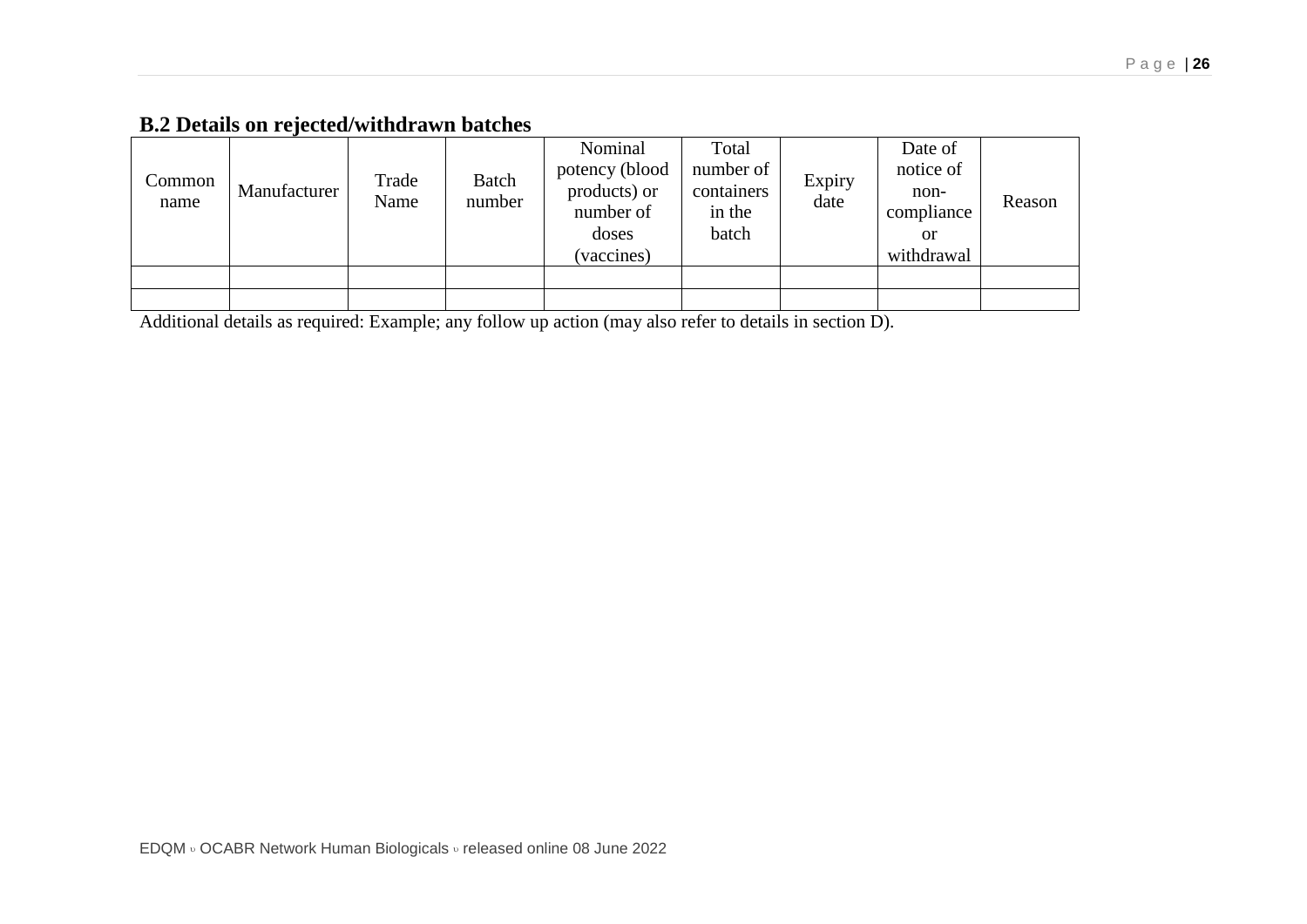### **Section C: Technical Details of tests methods applied for OCABR**

Indicate which laboratory test methods were performed by the OMCL for the tests listed in the OCABR product specific guidelines (Please note whether the test is described in a European Pharmacopoeia monograph, in the manufacturer's MA, in a WHO requirement or is a validated 'in-house' method).

Also indicate any relevant details such as the sharing of test sera from the manufacturer or data sharing with other OMCLs e.g. for bulk test results.

Example tables

E.g. Plasma pools

| <b>Viral Marker</b> | <b>Test Kit</b> | Other relevant details<br>(eg)<br>sensitivity/specificity<br>of test kit) | <b>Specification</b><br>(indicate origin e.g. Ph<br>Eur, MA or other,<br>please specify) |
|---------------------|-----------------|---------------------------------------------------------------------------|------------------------------------------------------------------------------------------|
| <b>HCV RNA</b>      |                 |                                                                           |                                                                                          |
| <b>HAV RNA</b>      |                 |                                                                           |                                                                                          |
| HBsAg               |                 |                                                                           |                                                                                          |

### E.g. Blood products

| <b>Product</b>     | Release test $(s)$ | Brief description; indicate if it is<br>Ph Eur/WHO/MA or in house*18 |
|--------------------|--------------------|----------------------------------------------------------------------|
| E.g. Albumin       | Appearance         |                                                                      |
|                    | Distribution of    |                                                                      |
|                    | molecular size     |                                                                      |
|                    | Pre-kallikrein     |                                                                      |
|                    | activator          |                                                                      |
| Other relevant     |                    | e.g.; note reference material used, source and identity              |
| details (as        |                    |                                                                      |
| necessary)         |                    |                                                                      |
| <b>Factor VIII</b> | Solubility and     |                                                                      |
|                    | appearance         |                                                                      |
|                    | Potency            |                                                                      |
| Other relevant     |                    | e.g.; note reference material used, source and identity              |
| details (as        |                    |                                                                      |
| necessary)         |                    |                                                                      |

<span id="page-26-0"></span>EDQM <sup>υ</sup> OCABR Network Human Biologicals <sup>υ</sup> released online 08 June 2022  $\frac{1}{1}$ <sup>1</sup>\*If more than 1 method is used (for different products/combinations) list them all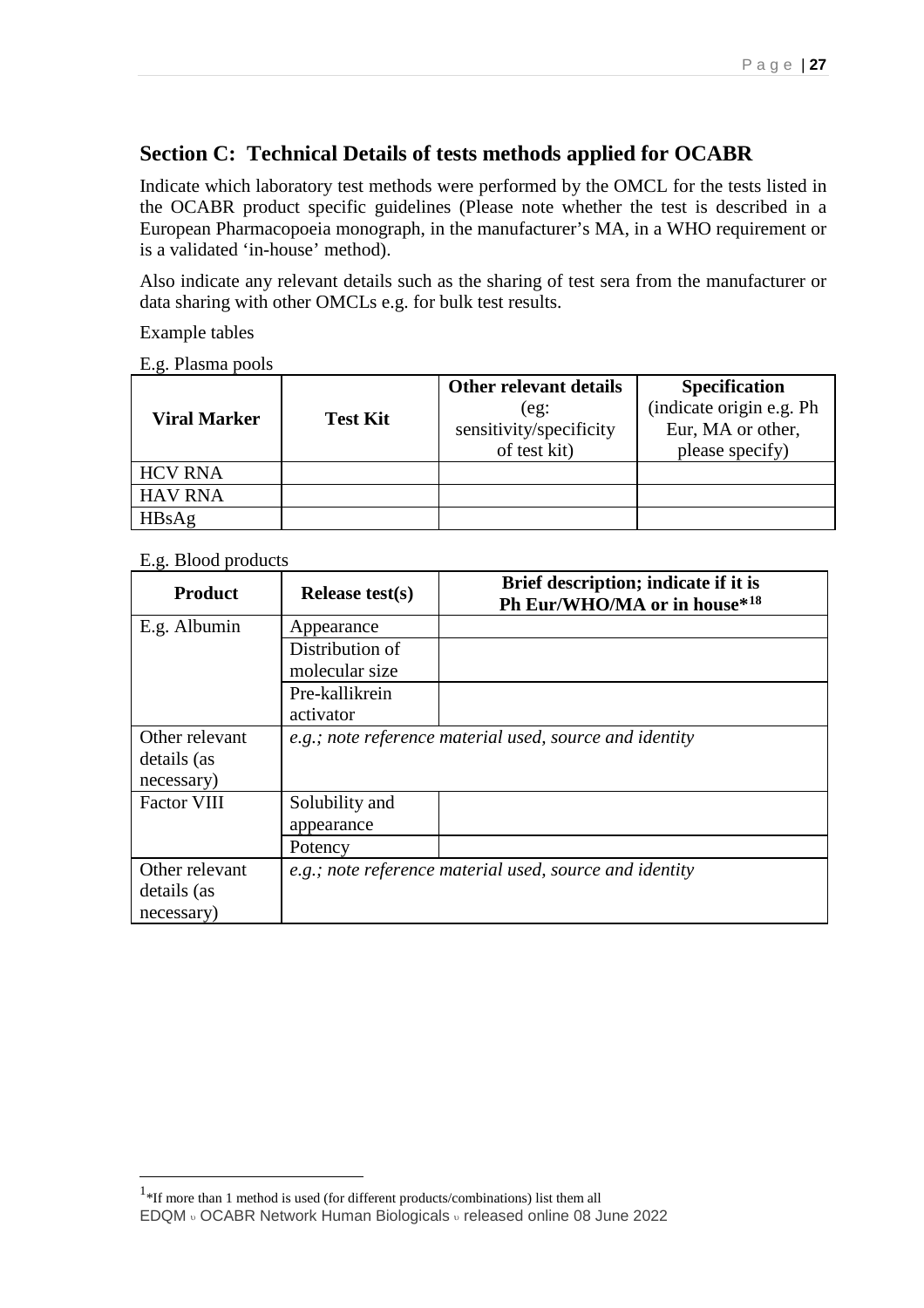| <b>Vaccine</b><br>component(s) | Release test $(s)$ | Brief description; indicate if it is<br>Ph Eur/WHO/MA or in house* |
|--------------------------------|--------------------|--------------------------------------------------------------------|
| E.g. Diphtheria                | Potency            |                                                                    |
| containing                     |                    |                                                                    |
| vaccines                       | Identity           |                                                                    |
| including                      |                    |                                                                    |
| combinations                   |                    |                                                                    |
| Other relevant                 |                    | e.g.; note reference material used, source and identity            |
| details (as<br>necessary)      |                    |                                                                    |
| Hepatitis A                    | Potency            |                                                                    |
| vaccines                       |                    |                                                                    |
| including                      | Identity           |                                                                    |
| combinations                   | Antigen content    |                                                                    |
| Other relevant                 |                    | e.g.; note reference material used, source and identity            |
| details (as                    |                    |                                                                    |
| necessary)                     |                    |                                                                    |
| Hepatitis B                    | Potency $\&$       |                                                                    |
| vaccines                       | identity           |                                                                    |
| including<br>combinations      | In vitro HBsAg     |                                                                    |
|                                | content            |                                                                    |
|                                | Purity & identity  |                                                                    |
| Other relevant                 |                    | e.g.; note reference material used, source and identity            |
| details (as                    |                    |                                                                    |
| necessary)                     |                    |                                                                    |

E.g. Vaccines (and vaccine components**)** 

### **Section D: Summary of test results**

For each product (as listed in the table(s) in section B1), the specifications used for the OCABR tests for the particular product should be stated. It should be clearly noted if this is the MA approved specification or a validated in-house specification. Results should be given, preferably as graphs or figures demonstrating trend analysis (particularly for potency test data) with appropriate and clear indication of what is represented on the axes. It is helpful where possible to indicate the specification limits also on the graphs. Different products, or products of different strengths should be put on separate graphs. Tables of results for every test on every batch are not necessary where graphs are provided. OMCL data should be compared to manufacturer's data (preferably incorporated into the trend analysis graphs).

It should be indicated if an *in vivo* test reduction scheme is in place and how it is applied.

A brief interpretation of the data by the OMCL should be included.

It is not sufficient to indicate that testing is compliant with the MA or Ph Eur, the specification for each test should be given.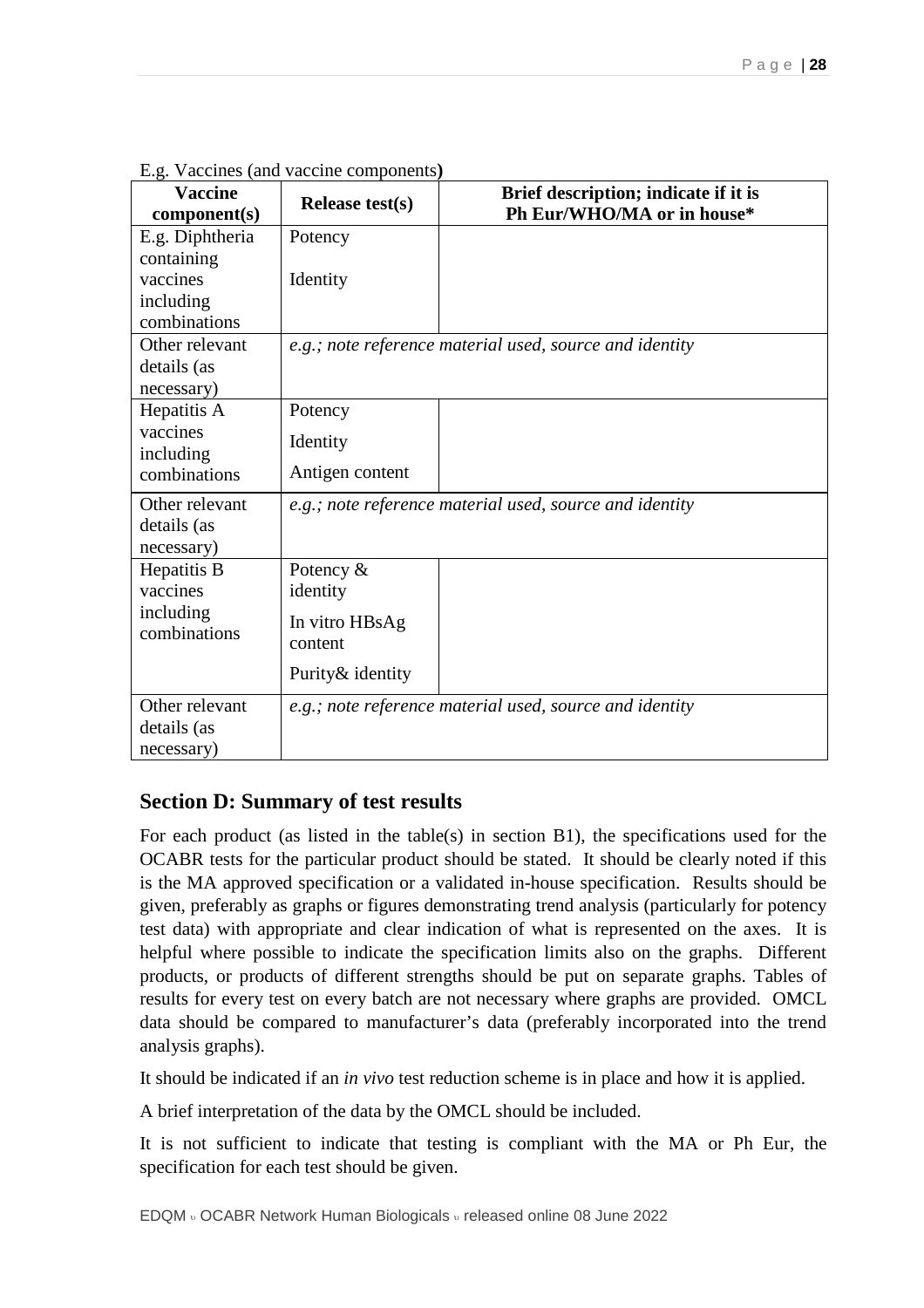In conjunction with the summary figures on product data, data collected on reference preparations should be included, preferably in graphic form as a trend chart if appropriate and reference material should be clearly identified.

Further data from the OMCL or manufacturer's protocol should also be included where relevant.

**It is important to provide information on batches failing the requirements; all failing batches should be reported in section B2. Additional details concerning the batches not released and the reasons for non-compliance and any follow up action may be provided here (a reference to any information provided in section D on failing batches should be indicated in section B2).** 

Example trend data:

#### **dT – Diftavax Sanofi Pasteur**

Specifications Applied (indicate origin of the applied specification ie MA, Ph Eur or validated in-house)

|                            | Final bulk                                                     |
|----------------------------|----------------------------------------------------------------|
|                            | Actual Specification Applied (include also MA specification if |
| Test                       | different)                                                     |
| Assay Diphtheria           |                                                                |
| <b>Assay Tetanus</b>       |                                                                |
|                            | Final lot                                                      |
|                            | Actual Specification Applied (include also MA specification if |
| Test                       | different)                                                     |
| Appearance                 |                                                                |
| <b>Identity Diphtheria</b> |                                                                |
| <b>Identity Tetanus</b>    |                                                                |

#### D Potency assay

Insert graph comparing OMCL and manufacturer's results Additional comments as necessary

#### T potency

Insert graph comparing OMCL and manufacturer's results Additional comments as necessary

Appearance and identity

Summary of results Additional comments as necessary

Data on reference preparations used

EDQM <sup>υ</sup> OCABR Network Human Biologicals <sup>υ</sup> released online 08 June 2022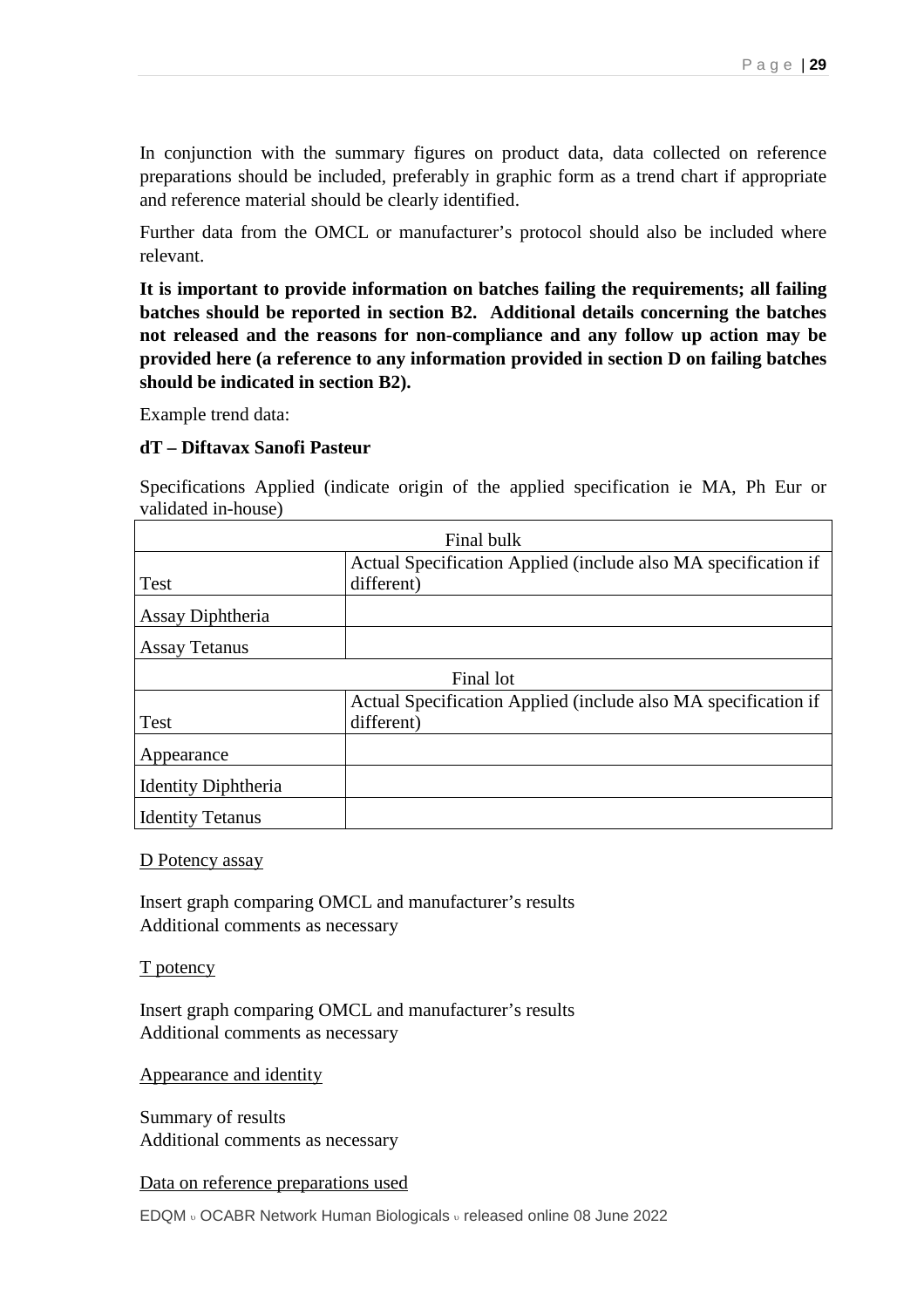### **Section E: Developmental Work, Technical Difficulties**

Any technical developmental work including highlights on development of 3R methods, observed problems with assays or suggestions for improvements/amendments of relevant guidelines and European Pharmacopoeia monographs.

### **Section F: Network Activity**

Participation in EDQM collaborative studies or PTS studies or any other collaborative studies or performance measuring studies external to the network.

Declaration of any subcontracting arrangements for OCABR testing and identification of partners.

### **Section G: Other Related Activity**

OMCLs are encouraged to report any relevant related activity (Market Surveillance study, spot-testing, release for other markets where relevant (e.g. WHO, limited national release etc.)).

| ັ<br>Product Type | Trade name | ັ<br>л.<br>Manufacturer | Number    | . .<br>Number |
|-------------------|------------|-------------------------|-----------|---------------|
|                   |            |                         | of        | of            |
|                   |            |                         | batches   | batches       |
|                   |            |                         | tested in | released      |
|                   |            |                         | a non-EU  | with non      |
|                   |            |                         | procedure | EU            |
|                   |            |                         |           | certificate   |
|                   |            |                         |           | or test       |
|                   |            |                         |           | report        |
|                   |            |                         |           |               |
|                   |            |                         |           |               |

e.g. table for non-EU procedure batch evaluation (e.g. WHO etc.- specify which type)

A similar table with suitable columns is encouraged for reporting MSS or other relevant related activity.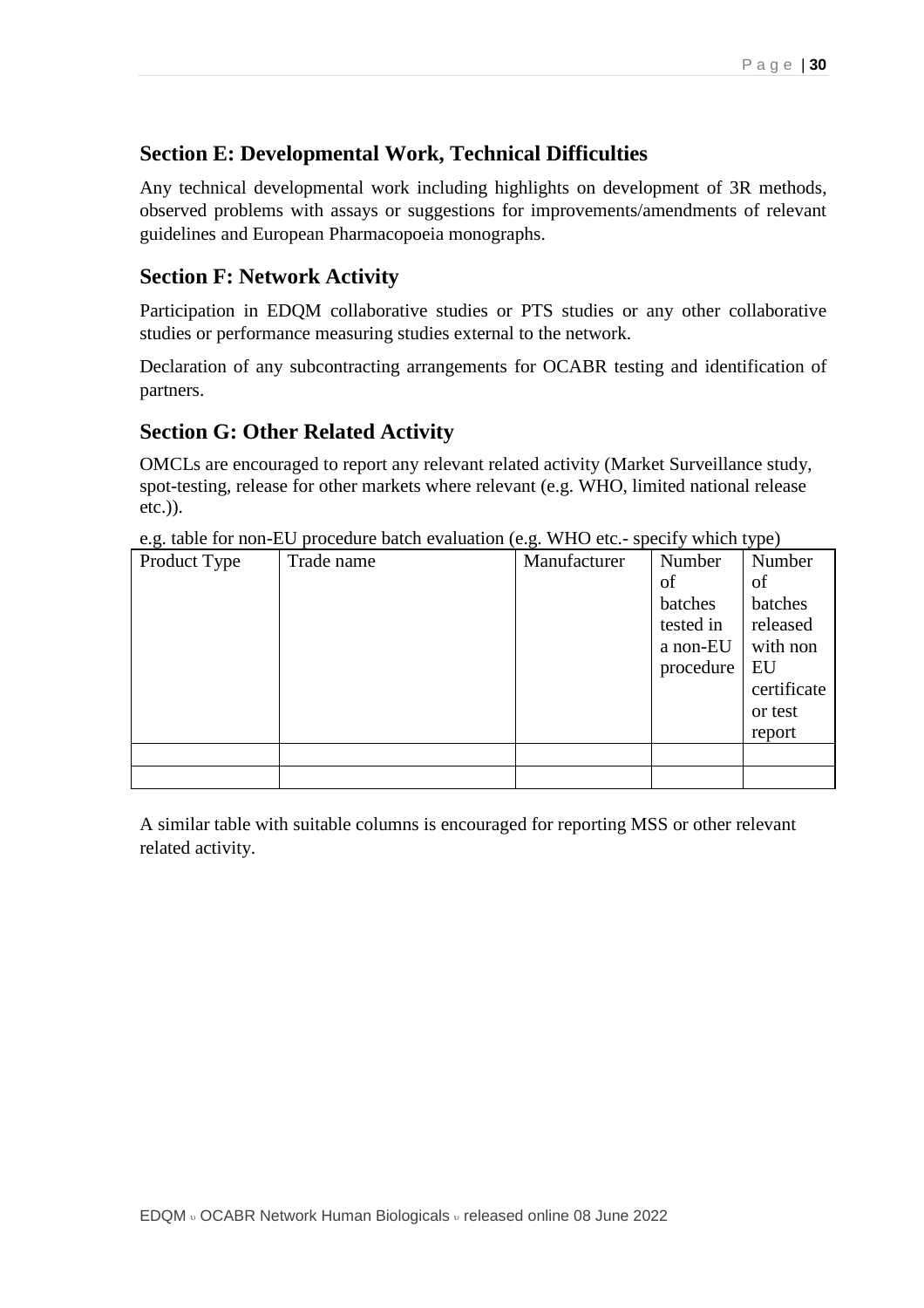### **ANNEX VI**

### **MODEL LETTER IMPORTANT INFORMATION**

**For Distribution of Important Information to the Contacts for the Official Control Authorities responsible for Human Vaccines\*/Human Blood and Plasma Derivatives\* in annex III**

### **CONFIDENTIAL**

### *Network of Official Medicines Control Authorities responsible for Human Vaccines\*/ Human Blood and Plasma Derivatives\**

### **IMPORTANT INFORMATION**

*(To be used for information on need for phase 2 testing, specific product or method related issues of interest to the network etc..: For notification of non-compliance of batches use annex IIe. For notification on batches withdrawn during parallel testing use annex VII)*

**Name of Company:**

**Trade Name of Product:**

**Nature of Problem:**

**Decision:**

**Batch Numbers (if appropriate):** (include filling bulk number, final lot number and packaging lot number in addition to the batch number appearing on the product as in the member state /EU where the batch of product is to be marketed)

**Comments:**

**Action Required (if any):**

**Notifying Member State/OMCL/OMCA:**

**Contact** (include phone number and e-mail)**:**

#### **Date:**

### **Signed:**

\* delete as appropriate

EDQM <sup>υ</sup> OCABR Network Human Biologicals <sup>υ</sup> released online 08 June 2022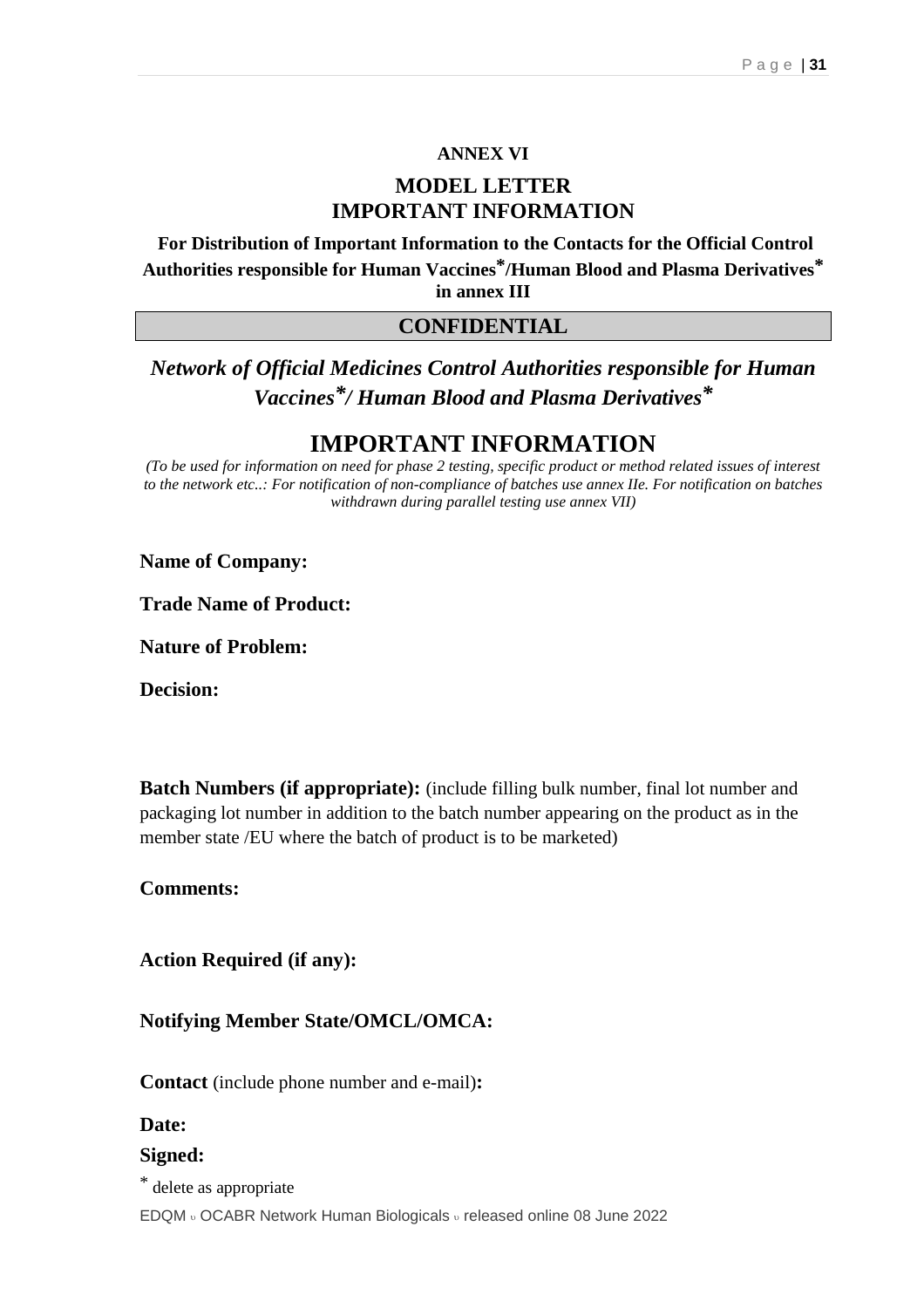### **ANNEX VII**

### **MODEL LETTER BATCH RELEASE PROCEDURAL INFORMATION**

**For Distribution to the Contacts for the Official Control Authorities responsible for Human Vaccines\*/Human Blood and Plasma Derivatives\* in annex III**

### **CONFIDENTIAL; FOR INFORMATION ONLY**

*Network of Official Medicines Control Authorities responsible for Human Vaccines\*/ Human Blood and Plasma Derivatives\**

### **INFORMATION ON OCABR PROCEDURE INTERRUPTION DURING PARALLEL TESTING**

*(To be used to report batches withdrawn during parallel testing. For notification of non-compliance of batches use annex IIe. For information on need for phase 2 testing, specific product or method related issues of interest to the network etc. use annex VI)*

### **Involved Member State/OMCL/OMCA:**

**Contact** (include phone number and e-mail)**:**

**The following batch(es) were withdrawn from the OCABR procedure by the manufacturer during parallel testing:**

**Name of Company:**

**Trade Name of Product:**

**Batch Numbers:**(include filling bulk number, final lot number and packaging lot number)

**Nature of Reason for interruption:**

**Comments:**

## **THIS BULLETIN IS FOR INFORMATION ONLY ALL APPROPRIATE FOLLOW UP HAS BEEN TAKEN NO FURTHER ACTION IS REQUIRED**

**Please contact the notifying OMCL for any further information**

#### **Date:**

#### **Signed:**.

\*delete as appropriate